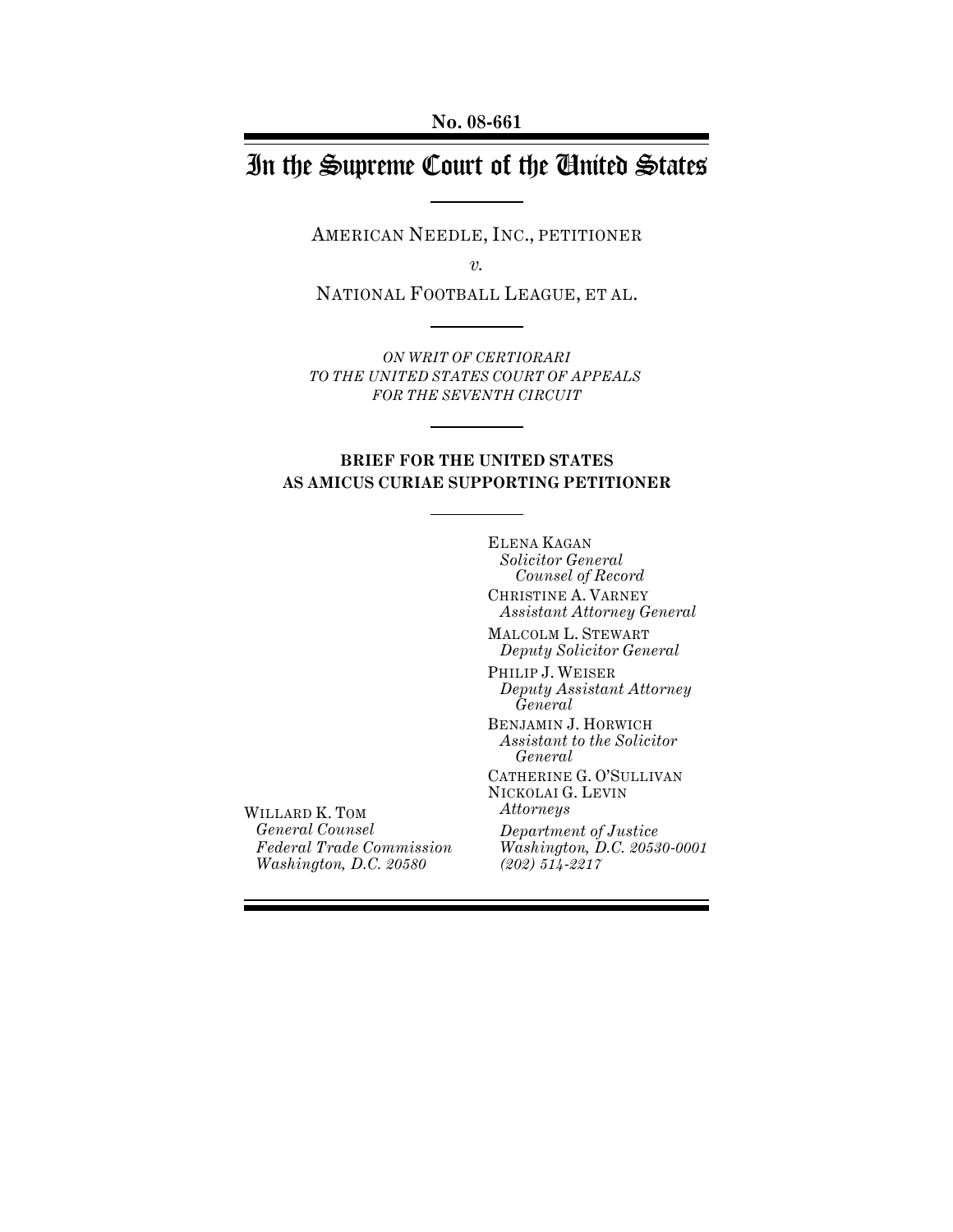## **QUESTION PRESENTED**

Establishing a violation of Section 1 of the Sherman Act, 15 U.S.C. 1, requires proof of collective action involving "*separate* entities." *Copperweld Corp.* v. *Independence Tube Corp.*, 467 U.S. 752, 768 (1984). For several decades, the National Football League (NFL) and its member teams have agreed to license their trademarks and logos to manufacturers (such as petitioner) exclusively through National Football League Properties (NFLP). In 2001, NFLP granted an exclusive headwear license to petitioner's competitor, following ratification by the teams.

The question presented is whether NFLP, the NFL, and the teams functioned as a single entity in taking these actions, and therefore did not violate Section 1.

(I)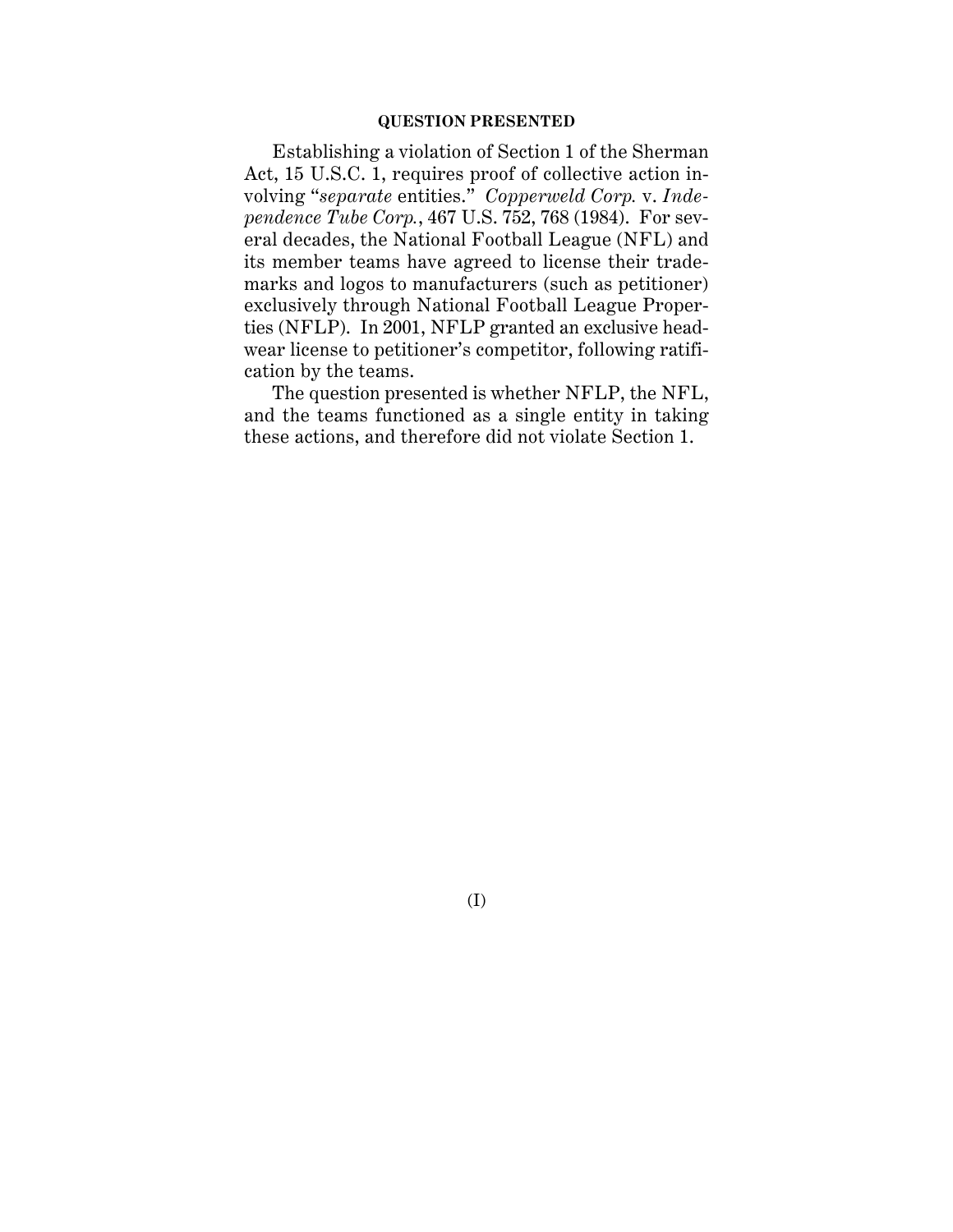# **TABLE OF CONTENTS**

|                                                                                                 | Page        |
|-------------------------------------------------------------------------------------------------|-------------|
|                                                                                                 |             |
|                                                                                                 |             |
| Summary of argument $\ldots \ldots \ldots \ldots \ldots \ldots \ldots \ldots \ldots 5$          |             |
| Argument:                                                                                       |             |
| A. Agreements that restrict actual or potential                                                 |             |
| competition constitute concerted action subject                                                 |             |
|                                                                                                 |             |
| B. As with many joint ventures, the NFL and its                                                 |             |
| member teams should be regarded as a single                                                     |             |
| entity for some but not all aspects of the league's                                             |             |
|                                                                                                 |             |
| 1. Formation of a league by independent teams,                                                  |             |
| and further steps to limit competition among                                                    |             |
| the teams, are concerted actions $\dots\dots\dots\dots\dots$ 15                                 |             |
| 2. In adopting a restraint, the league and the                                                  |             |
| teams act as a single entity only with respect                                                  |             |
| to aspects of their operations that have been                                                   |             |
| effectively merged, and only when the restraint                                                 |             |
| does not affect competition among the teams,                                                    |             |
| or the teams and the league, outside their                                                      |             |
|                                                                                                 |             |
| 3. The approaches advocated by petitioner and                                                   |             |
| the NFL respondents are inconsistent with the<br>functional analysis of Copperweld, Dagher, and |             |
|                                                                                                 |             |
| C. The court of appeals did not determine whether                                               |             |
| the challenged conduct restricted actual or                                                     |             |
| potential competition                                                                           | $\ldots$ 26 |
| 1. The court of appeals did not clearly identify the                                            |             |
|                                                                                                 |             |
| 2. The court of appeals' analysis of the purpose of                                             |             |
| the licensing activities was deficient $\ldots \ldots \ldots \ldots 29$                         |             |

(III)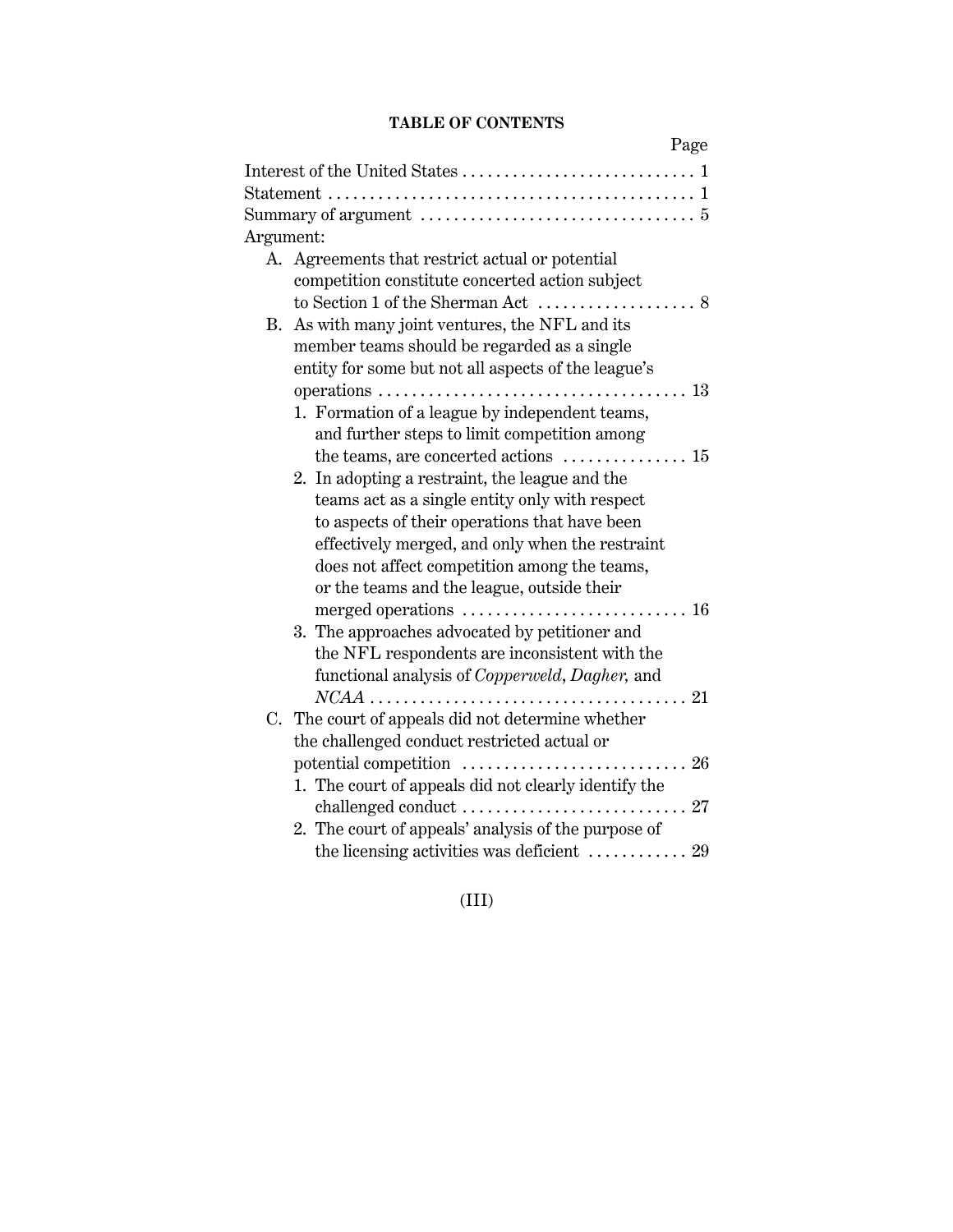| Table of Contents-Continued:                                                                            | Page |
|---------------------------------------------------------------------------------------------------------|------|
| 3. The teams' need to cooperate to produce games<br>does not imply that the teams must license          |      |
|                                                                                                         |      |
| 4. The absence of competition could be the result                                                       |      |
| of an agreement not to compete $\dots\dots\dots\dots\dots 31$                                           |      |
| D. The case should be remanded for further                                                              |      |
|                                                                                                         |      |
| Conclusion $\ldots \ldots \ldots \ldots \ldots \ldots \ldots \ldots \ldots \ldots \ldots \ldots \ldots$ |      |

# **TABLE OF AUTHORITIES**

## Cases:

| Appalachian Coals, Inc. v. United States, 288 U.S.                                                         |
|------------------------------------------------------------------------------------------------------------|
| $344 (1933) \ldots \ldots \ldots \ldots \ldots \ldots \ldots \ldots \ldots \ldots \ldots \ldots \ldots 21$ |
| Arizona v. Maricopa County Med. Soc'y, 457 U.S.                                                            |
|                                                                                                            |
| <i>Broadcast Music, Inc. v. CBS, 441 U.S. 1 (1979)  12, 31</i>                                             |
| Brown v. Pro Football, Inc., 518 U.S. 231 (1996)  14                                                       |
| California Dental Ass'n v. FTC, 526 U.S. 756                                                               |
|                                                                                                            |
| Chicago Prof'l Sports Ltd. P'ship v. NBA, 95 F.3d                                                          |
|                                                                                                            |
| Copperweld Corp. v. Independence Tube Corp.,                                                               |
|                                                                                                            |
| Dagher v. Saudi Refining, Inc., 369 F.3d 1108                                                              |
| (9th Cir. 2004), rev'd sub nom. Texaco Inc. v.                                                             |
|                                                                                                            |
| Fraser v. MLS, 284 F.3d 47 (1st Cir.), cert. denied,                                                       |
|                                                                                                            |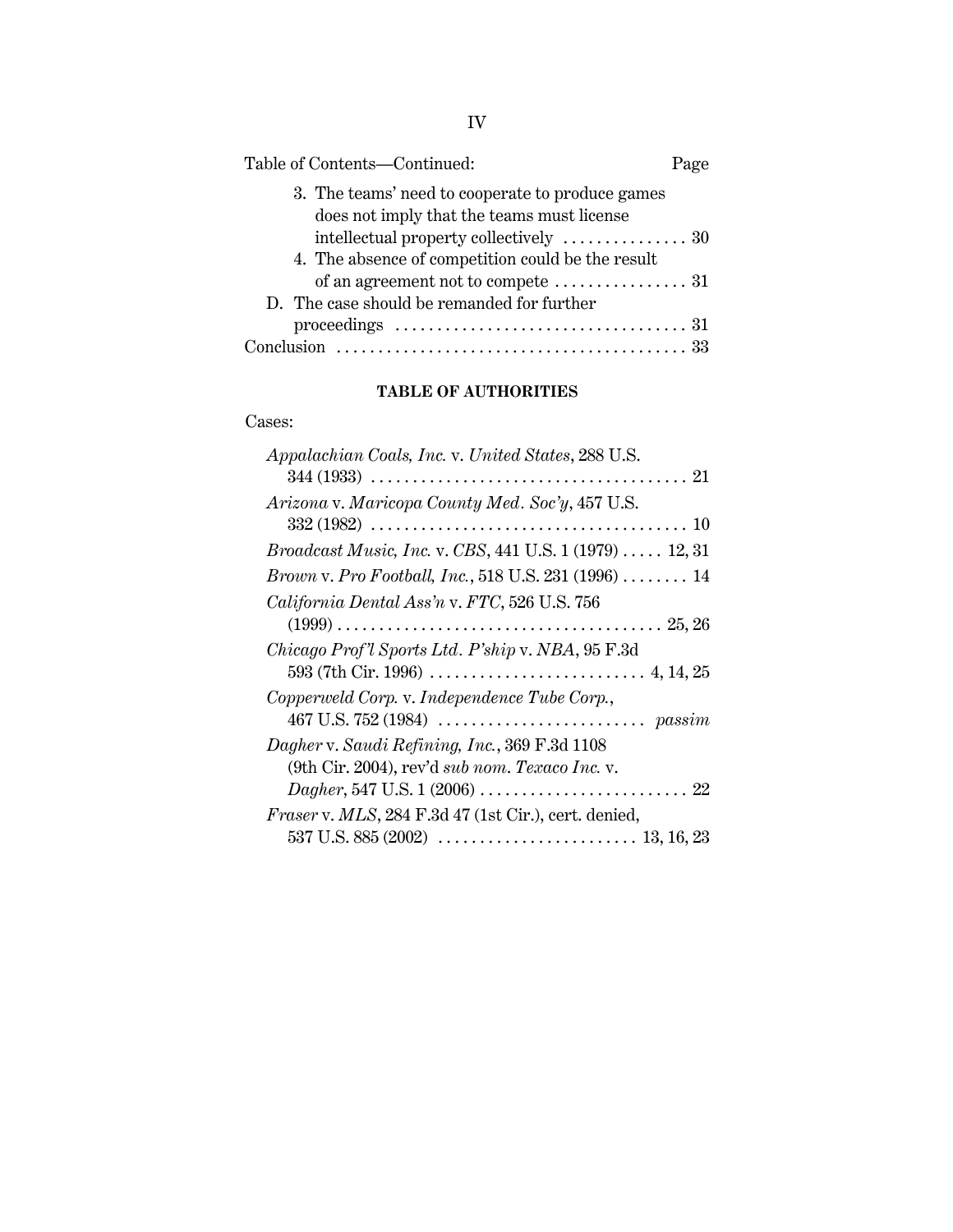| Cases—Continued:                                                                                                    | Page |
|---------------------------------------------------------------------------------------------------------------------|------|
| Freeman v. San Diego Ass'n of Realtors, 322 F.3d<br>1133 (9th Cir.), cert. denied, 540 U.S. 940 (2003) $\ldots$ 31  |      |
| Law v. NCAA, 134 F.3d 1010 (10th Cir.),                                                                             |      |
| Leegin Creative Leather Prods., Inc. v. PSKS,                                                                       |      |
| Major League Baseball Props., Inc. v. Salvino,<br><i>Inc.</i> , 542 F.3d 290 (2d Cir. 2008) $\ldots$ 10, 12, 26, 29 |      |
| Monsanto Co. v. Spray-Rite Serv. Corp., 465 U.S.                                                                    |      |
| NCAA v. Board of Regents, 468 U.S. 85 (1984)  passim                                                                |      |
| NFL v. North Am. Soccer League, 459 U.S. 1074                                                                       |      |
|                                                                                                                     |      |
| Rothery Storage & Van Co. v. Atlas Van Lines,                                                                       |      |
| <i>Inc.</i> , 792 F.2d 210 (D.C. Cir. 1986), cert.                                                                  |      |
| denied, 479 U.S. 1033 (1987)  12, 13, 29                                                                            |      |
| Sullivan v. NFL, 34 F.3d 1091 (1st Cir. 1994),                                                                      |      |
|                                                                                                                     |      |
| Texaco Inc. v. Dagher, 547 U.S. 1 (2006) $\ldots \ldots$ passim                                                     |      |
| United States v. Addyston Pipe & Steel Co.,<br>85 F. 271 (6th Cir. 1898), aff'd, 175 U.S. 211 (1899)  12            |      |
| United States v. Visa, U.S.A., Inc., 344 F.3d 229<br>$(2d$ Cir. 2003), cert. denied, 543 U.S. 811 $(2004)$ 25       |      |
| Visa, U.S.A., Inc. v. United States, 543 U.S. 811                                                                   |      |
|                                                                                                                     |      |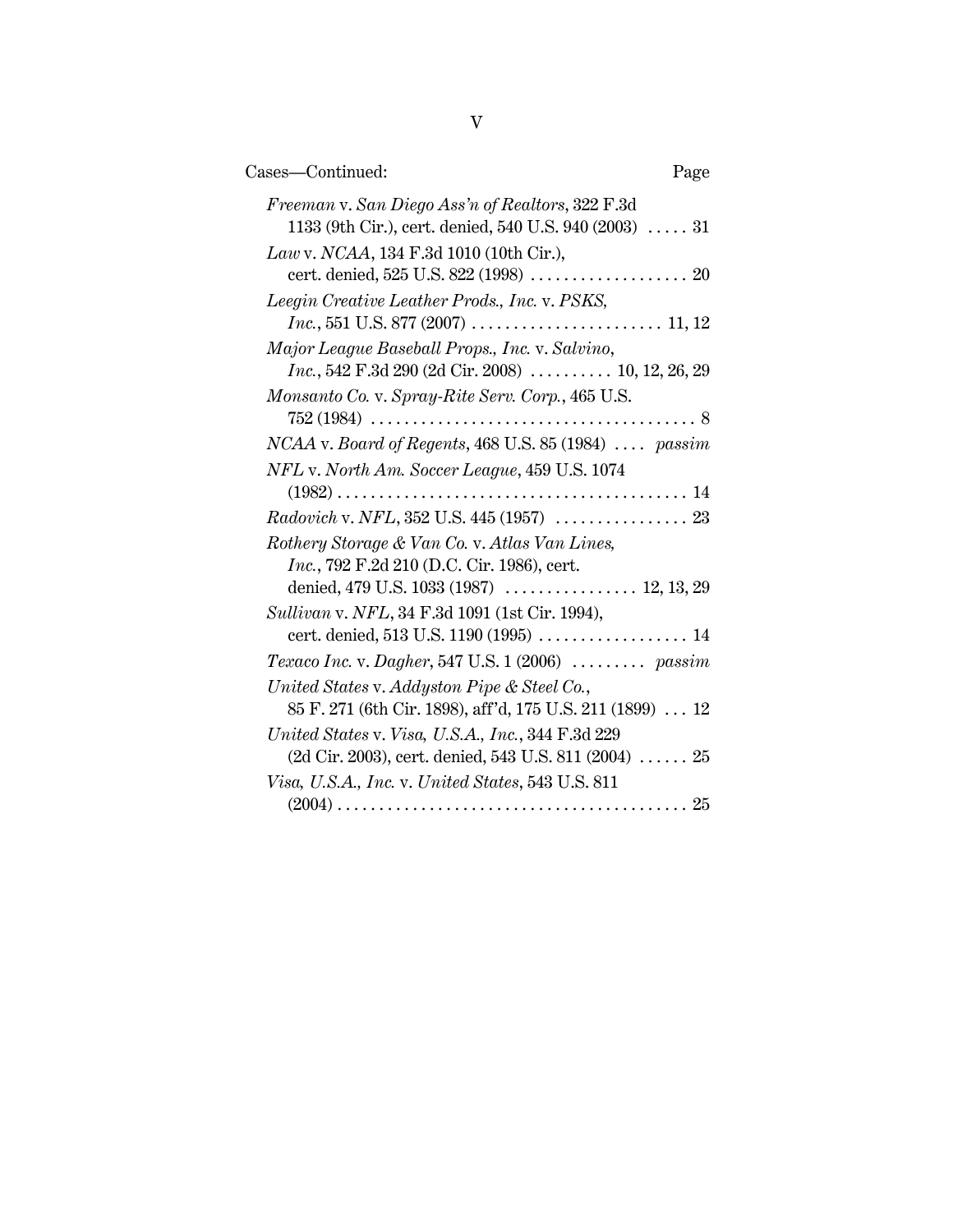| Statutes:<br>Page                                                     |
|-----------------------------------------------------------------------|
| Sherman Act, 15 U.S.C. 1 et seq.:                                     |
|                                                                       |
|                                                                       |
| Sports Broadcasting Act of 1961, 15 U.S.C. 1291-1295  23              |
| Miscellaneous:                                                        |
| 7 Phillip E. Areeda & Herbert Hovenkamp,                              |
| Antitrust Law (2d ed. 2003) $\ldots \ldots \ldots 13, 14, 15, 17, 20$ |
| William F. Baxter, Antitrust: A Policy in Search of                   |
|                                                                       |
| FTC & U.S. Dep't of Justice, Antitrust Guidelines for                 |

*Collaborations Among Competitors* (Apr. 2000) . . . . . 18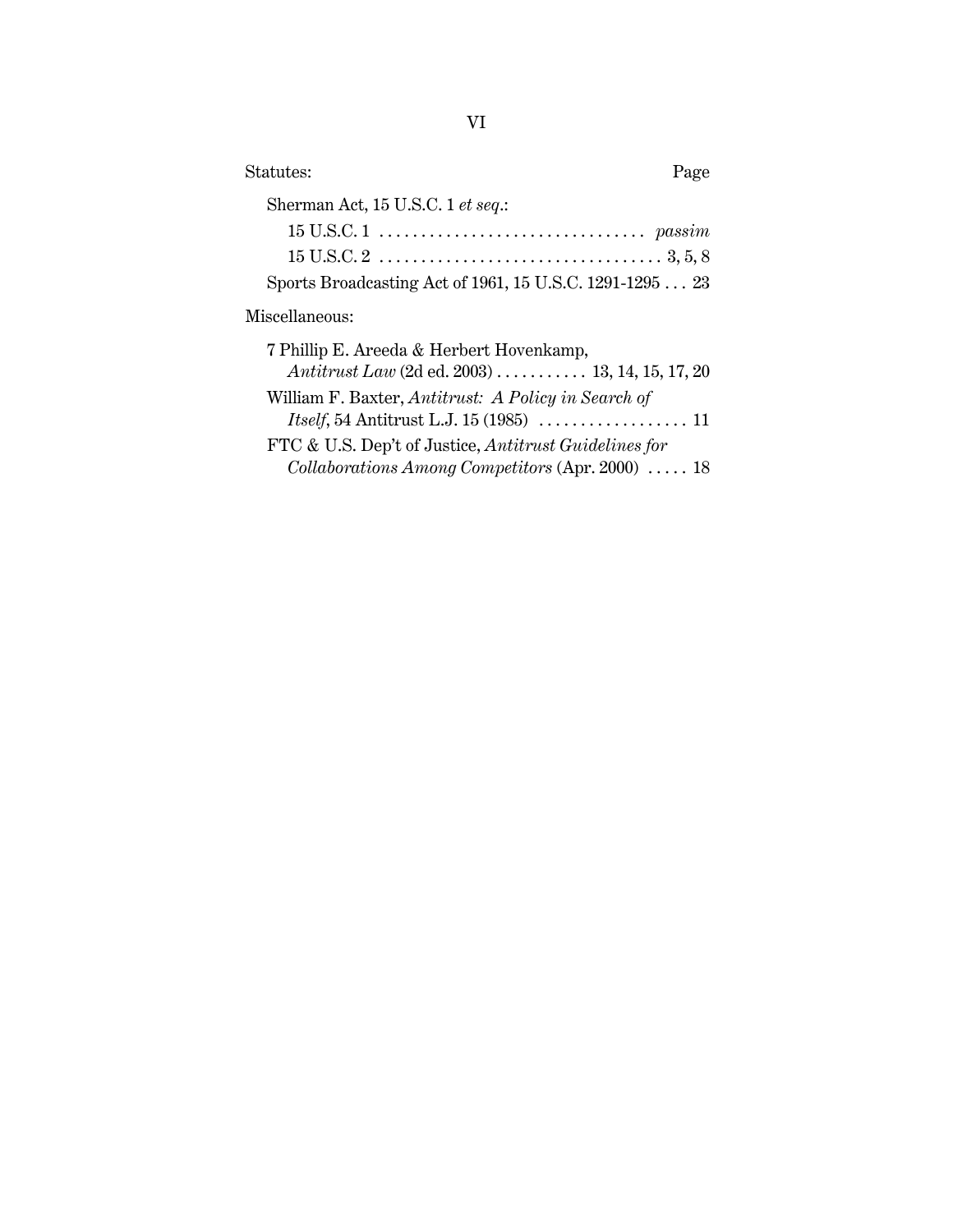# In the Supreme Court of the United States

No. 08-661 AMERICAN NEEDLE, INC., PETITIONER

*v.*

NATIONAL FOOTBALL LEAGUE, ET AL.

*ON WRIT OF CERTIORARI TO THE UNITED STATES COURT OF APPEALS FOR THE SEVENTH CIRCUIT*

# **BRIEF FOR THE UNITED STATES AS AMICUS CURIAE SUPPORTING PETITIONER**

## **INTEREST OF THE UNITED STATES**

The Department of Justice and the Federal Trade Commission have primary responsibility for enforcing the federal antitrust laws and have a strong interest in their correct application. At the Court's invitation, the United States filed a brief as amicus curiae at the petition stage of this case.

## **STATEMENT**

Section 1 of the Sherman Act, 15 U.S.C. 1, prohibits concerted action unreasonably in restraint of trade. "It does not reach conduct that is wholly unilateral"; rather, a Section 1 plaintiff must prove concerted action taken by "*separate* entities." *Copperweld Corp.* v. *Independence Tube Corp.*, 467 U.S. 752, 768 (1984) (citations and

(1)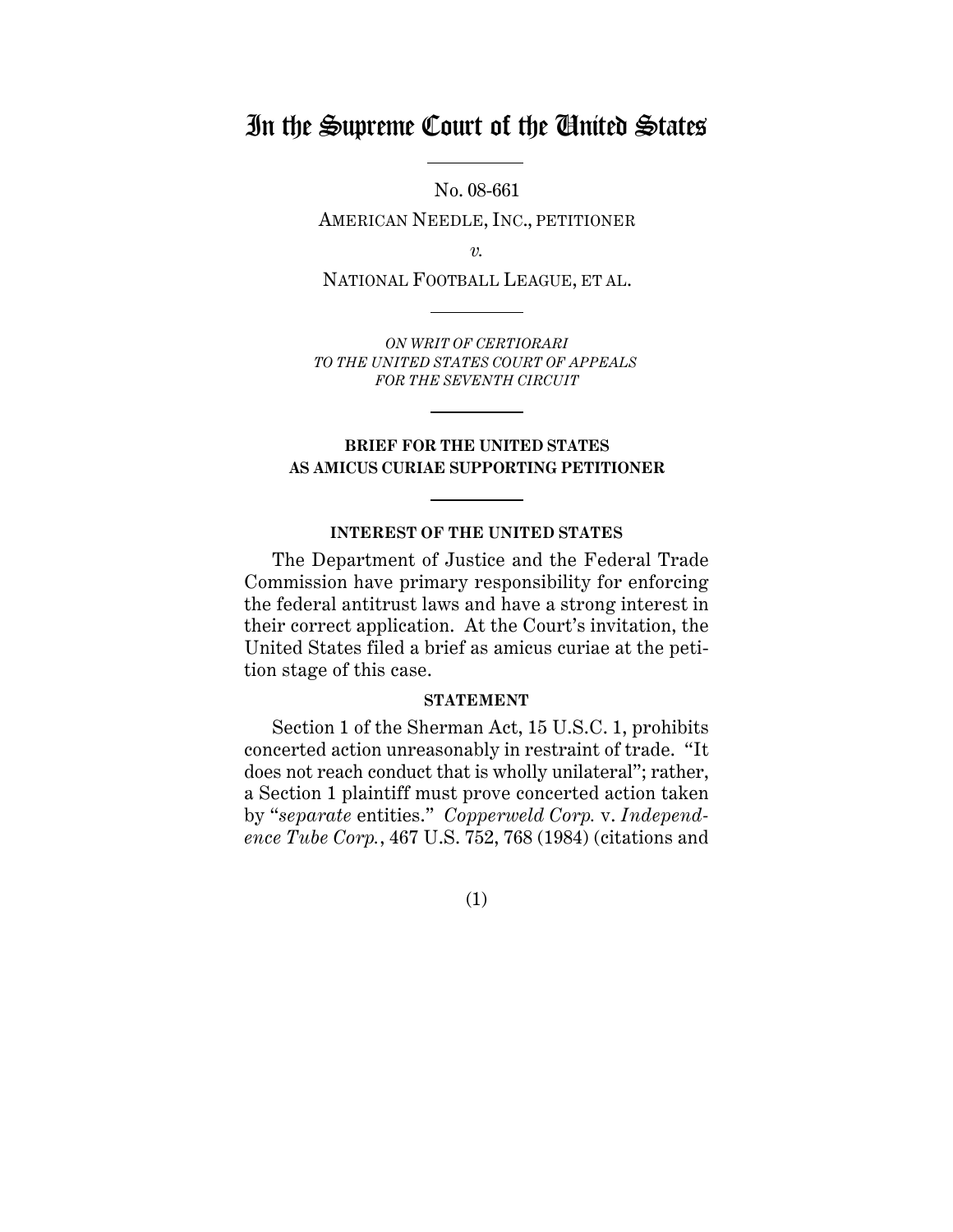internal quotation marks omitted). The Court in *Copperweld* held that a parent corporation and its wholly owned subsidiary were not separate entities for antitrust purposes, and therefore did not engage in concerted action subject to Section 1. This case concerns the application of the separate-entities requirement to the licensing of trademarks and logos by the National Football League (NFL) and its member teams.

1. The NFL is an unincorporated association of 32 separately owned and operated teams that equally share some but not all revenues. Pet. App. 2a; Dep. of Gary M. Gertzog 198-208 (04-cv-7806 Docket entry No. 101 (N.D. Ill. Mar. 15, 2007)) (Gertzog Dep.). In 1963, the teams formed National Football League Properties (NFLP), "a separate corporate entity charged with \* \* \* developing, licensing, and marketing the intellectual property the teams owned, such as their logos, trademarks, and other indicia." Pet. App. 3a. The teams (and the NFL itself) subsequently granted NFLP the exclusive right to license their trademarks and logos, though each team retained ownership of its intellectual property. *Id.* at 22a-23a, 27a; J.A. 320-321, 357, 386-387.

For many years, NFLP granted headwear licenses to multiple vendors, including petitioner, permitting them to manufacture and sell baseball caps and stocking hats bearing team marks and logos. Pet. App. 3a. The licenses covered the marks and logos for the NFL and all the teams, and they required vendors to sell "product lines bearing, in the aggregate, the marks identifying all member clubs." J.A. 139.

In December 2000, following a vote by the teams, NFLP entered into a memorandum of understanding with respondent Reebok International Ltd. (Reebok) under which Reebok became the exclusive headwear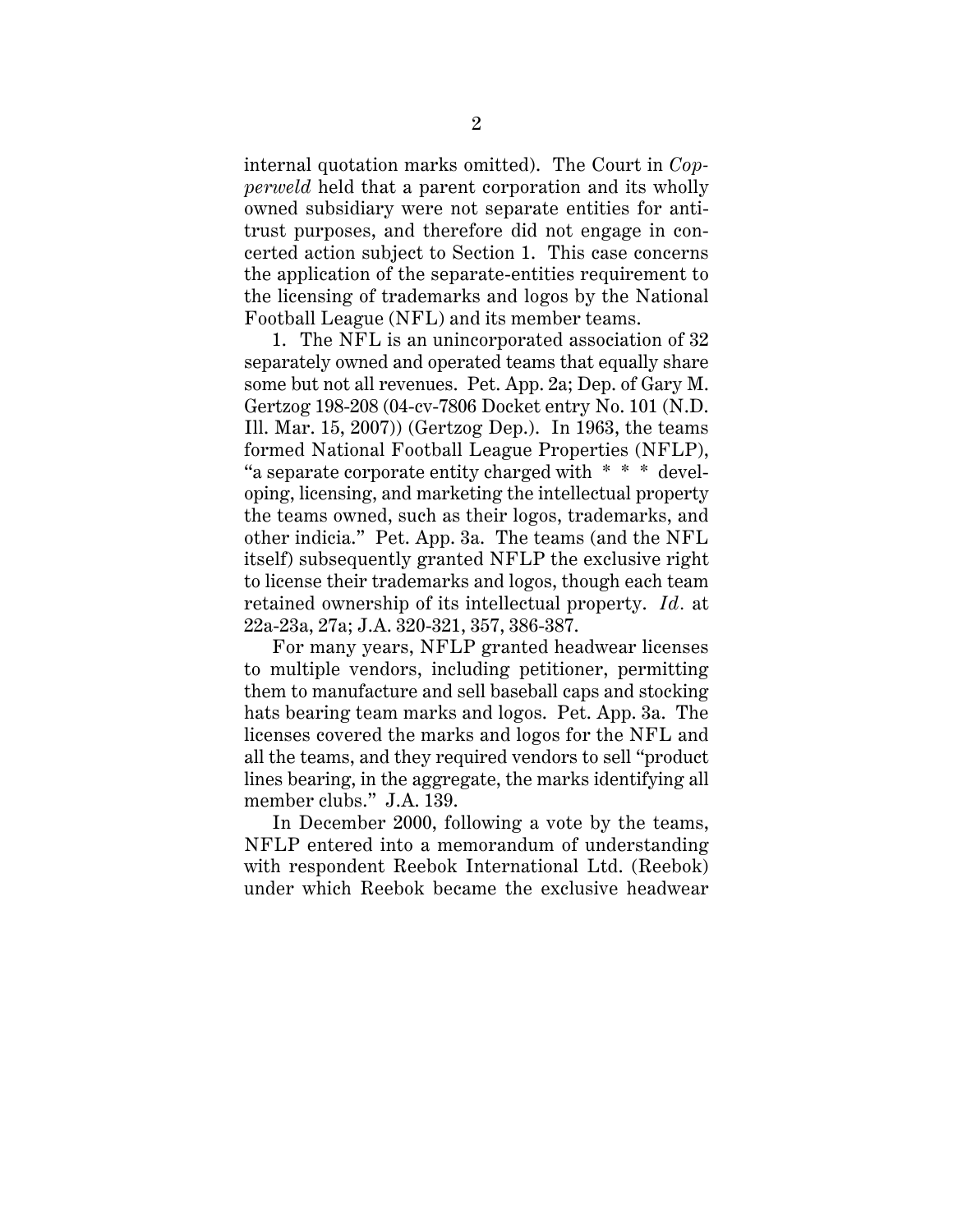licensee for ten years. Pet. App. 3a. NFLP later declined to renew petitioner's headwear license. *Id*. at 3a-4a.

2. Petitioner brought suit, alleging that the agreement among NFLP, the NFL, the teams, and Reebok (collectively, respondents) to enter into an exclusive headwear license violated Sections 1 and 2 of the Sherman Act, 15 U.S.C. 1 and 2. Pet. App. 1a. In their answer, NFLP, the NFL, and the teams (collectively, the NFL respondents) contended that they were incapable of conspiring "with one another within the meaning of the antitrust laws because they are a single economic enterprise, at least with respect to the conduct challenged in the complaint." J.A. 99.

After permitting limited discovery on whether the NFL respondents functioned as a "single entity" in licensing marks and logos, the district court granted summary judgment for respondents on petitioner's Section 1 claim. Pet. App. 22a-28a. The court held that, "with regard to the facet of their operations respecting exploitation of intellectual property rights, the NFL and its 32 teams are, in the jargon of antitrust law, acting as a single entity." *Id.* at 24a. "That determination," the court explained, "is essentially a conclusion that in that facet of their operations they have so integrated their operations that they should be deemed to be a single entity rather than joint venture[rs] cooperating for a common purpose." *Ibid*. 1

3. The court of appeals affirmed. Pet. App. 1a-19a. Respondents invoked *Copperweld* to argue that the NFL respondents functioned as a single entity under Sec-

 $1$  For related reasons, the court also rejected petitioner's Section 2 claims. Pet. App. 20a-21a, 24a.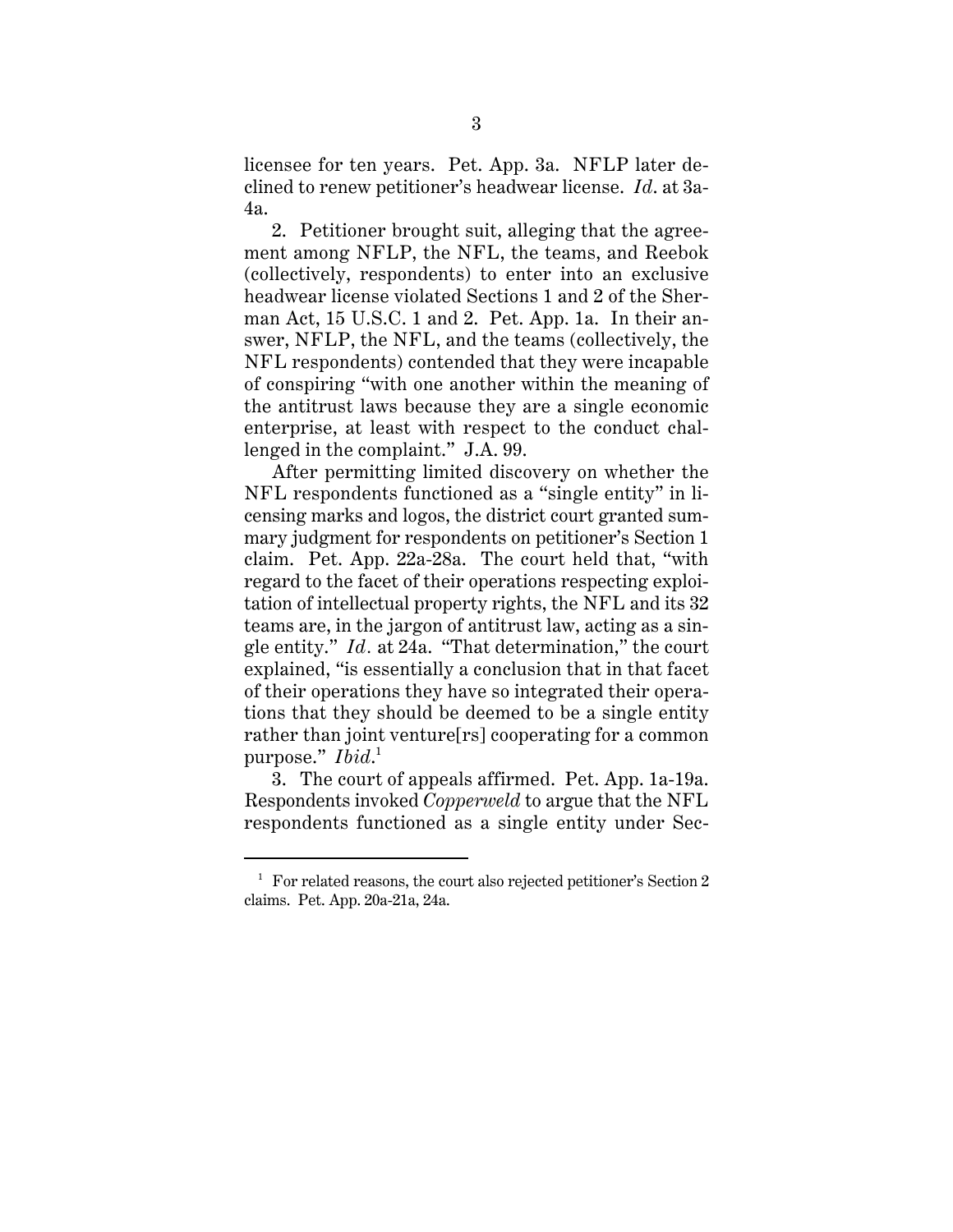tion 1. In addressing that argument, the court of appeals stated that "in some contexts, a league seems more aptly described as a single entity immune from antitrust scrutiny, while in others a league appears to be a joint venture between independently owned teams that is subject to review under [Section] 1." *Id*. at 12a. Relying on circuit precedent, the court held that "whether a professional sports league is a single entity should be addressed not only 'one league at a time,' but also 'one facet of a league at a time.'" *Id*. at 13a (quoting *Chicago Prof'l Sports Ltd. P'ship* v. *NBA*, 95 F.3d 593, 600 (7th Cir. 1996)). The court therefore limited its review to the actions of the NFL respondents "as they pertain to the teams' agreement to license their intellectual property collectively via NFL Properties." *Ibid.*

The court of appeals agreed with petitioner that, "when making a single-entity determination, courts must examine whether the conduct in question deprives the marketplace of the independent sources of economic control that competition assumes." Pet. App. 15a. The court nevertheless concluded that, even if "the several NFL teams [had] competing interests regarding the use of their intellectual property that could conceivably rise to the level of potential intra-league competition, those interests [would] not necessarily keep the teams from functioning as a single entity." *Id*. at 16a. The court of appeals therefore stated that it could not "fault the district court for not considering whether the NFL teams could compete against one another when licensing and marketing their intellectual property." *Ibid.*

Rather than focusing on the potential for NFL teams to compete against each other in exploiting their marks and logos, the court of appeals found it decisive that "the NFL teams can function only as one source of economic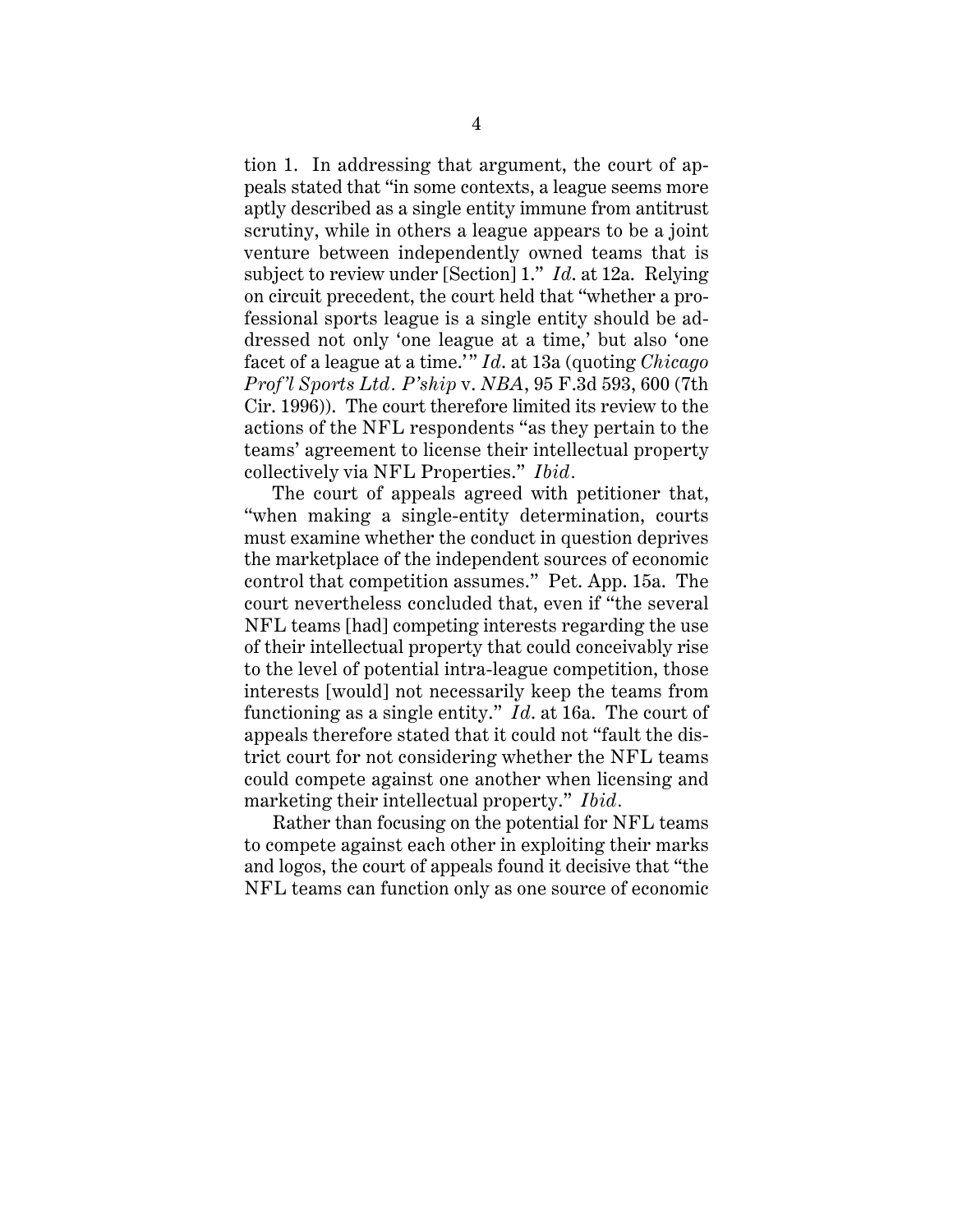power when collectively producing NFL football." Pet. App. 16a. From that premise, the court stated, it "follows that only one source of economic power controls the promotion of NFL football." *Id.* at 16a-17a. The court stressed that the "teams share a vital economic interest in collectively promoting NFL football" because "the league competes with other forms of entertainment \* \* \* and the loss of audience members to alternative forms of entertainment necessarily impacts the individual teams' success." *Id.* at 17a. The court made clear that it regarded the licensing of team marks and logos as a means of promoting the league, emphasizing that, for much of the NFL's history, its "teams have acted as one source of economic power—under the auspices of [NFLP]—to license their intellectual property collectively and to promote NFL football." *Ibid.* The court of appeals concluded that "the NFL teams are best described as a single source of economic power when promoting NFL football through licensing the teams' intellectual property." *Id.* at 18a.<sup>2</sup>

# **SUMMARY OF ARGUMENT**

The NFL is a legitimate joint venture of 32 separately owned and operated teams that compete vigorously in many respects but, out of reasonable necessity to create and sustain the league, cooperate in others. Although lower courts generally have applied rule-ofreason analysis when challenges to the conduct of sports leagues have been brought under Section 1 of the Sherman Act, this Court has not definitively addressed whether or when such a hybrid organization may be considered a "single entity" for purposes of Section 1.

 $2\degree$  The court of appeals also affirmed the district court's rejection of petitioner's Section 2 claims. Pet. App. 18a.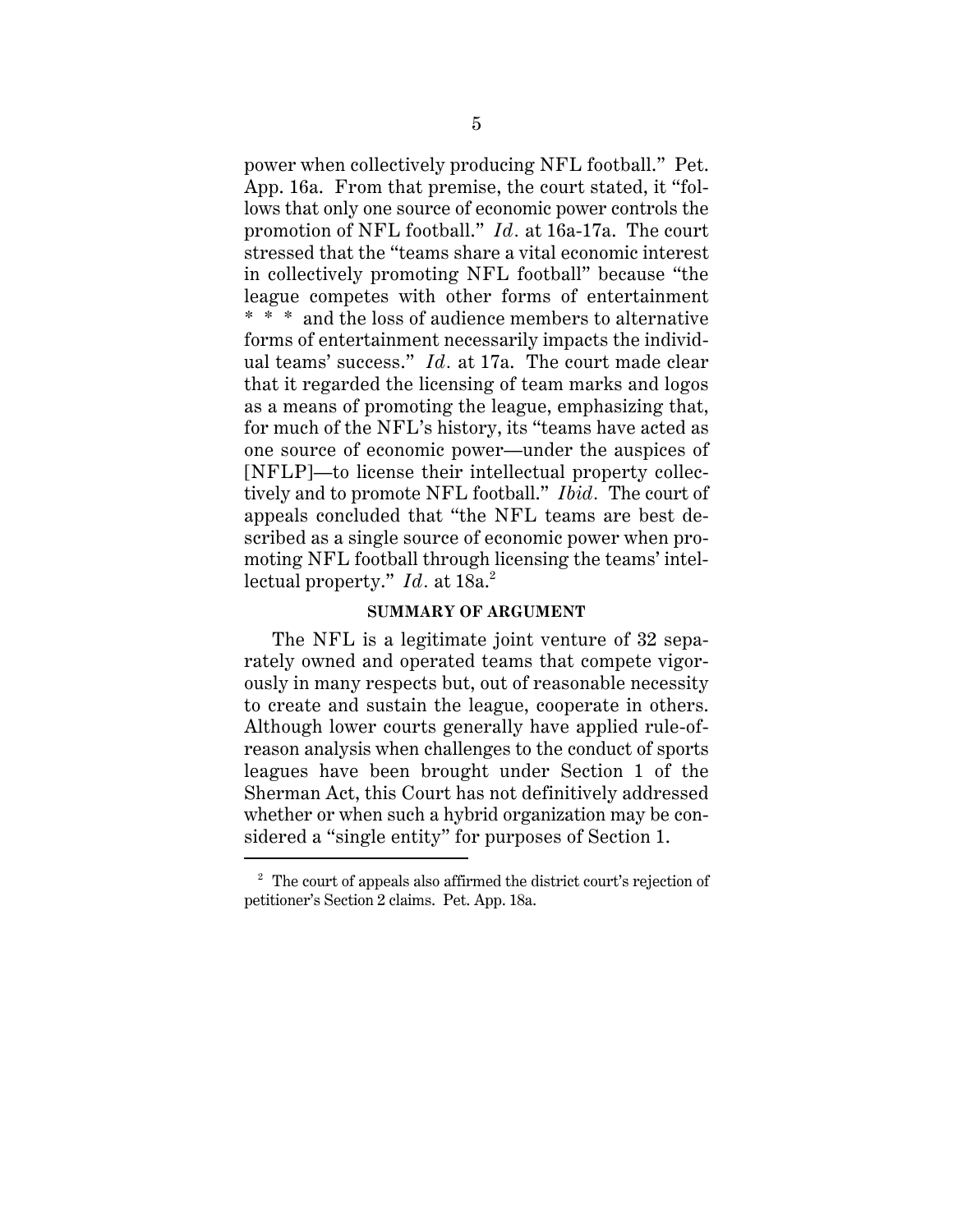This Court's decisions make clear that concerted action occurs when separately owned teams form a league, or cede to the league authority over an aspect of their operations. Similarly, there is concerted action when teams decide collectively to constrain "the way in which they will compete with one another" in the marketplace. *NCAA* v. *Board of Regents*, 468 U.S. 85, 99 (1984). Because such agreements restrict actual or potential competition among the teams, they are subject to Section 1, though they may ultimately be found procompetitive and lawful.

The reasoning of *Copperweld Corp.* v. *Independence Tube Corp.*, 467 U.S. 752 (1984), and *Texaco Inc.* v. *Dagher*, 547 U.S. 1 (2006), however, supports a more nuanced analysis to the extent that teams (or other joint venturers) have effectively merged an aspect of their operations, completely eliminating competition among themselves in that respect. In *Copperweld*, the Court held that, because a parent and its subsidiary are not actual or potential competitors, collaboration between the two does not "raise the antitrust dangers that [Section] 1 was designed to police." 467 U.S. at 769. *Dagher* illustrates that similar considerations are relevant when competitors have entered into a joint venture.

The functional analysis of the enterprises in *Copperweld* and *Dagher* can be extended to the NFL, which is a legitimate joint venture among competitors. Singleentity treatment for the teams and the league is appropriate if, but only if, two conditions are satisfied. First, the teams and the league must have effectively merged the relevant aspect of their operations, thereby eliminating actual and potential competition among the teams and between the teams and the league in that operational sphere. Second, the challenged restraint must not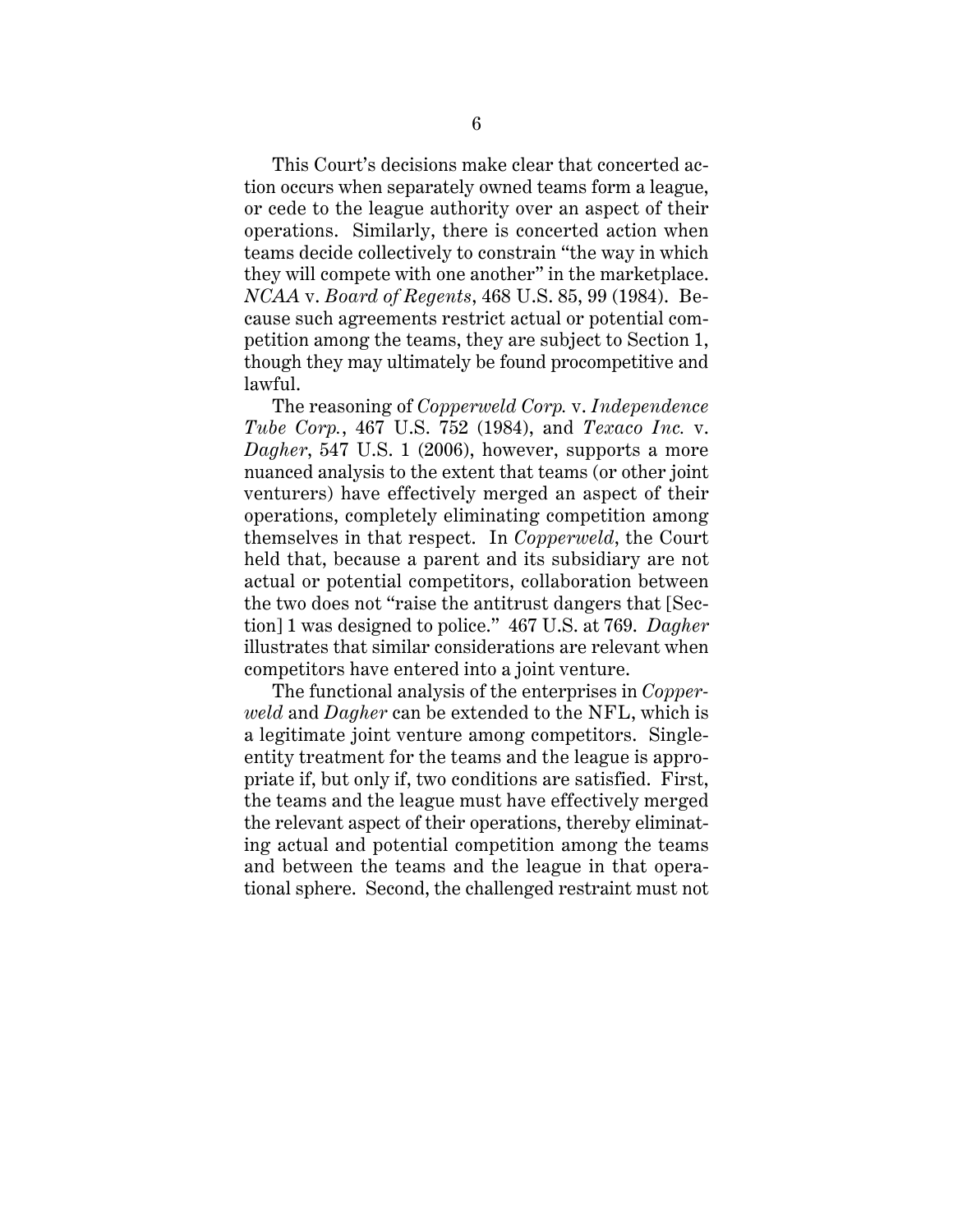significantly affect actual or potential competition among the teams or between the teams and the league outside their merged operations. Only a limited range of conduct would qualify for single-entity treatment under this standard, since most forms of collaboration are not equivalent to an effective merger, and many restraints have competitive effects on more than one aspect of operations.

Petitioner contends that the conduct of NFL teams is always subject to Section 1 because the teams are separately owned and controlled. But courts and commentators have recognized that neither the single-entity nor the conspiracy characterization is apt for all actions of a hybrid organization like the NFL. While Section 1 scrutiny is appropriate for restraints that affect actual or potential competition among the teams (or between the teams and the league), it should not be applied to putative horizontal agreements among the participants in a hybrid organization when such competitive concerns are absent.

The NFL respondents' request for a broad judicially created exemption from Section 1 also should be rejected. That proposal extends far beyond the rationale of *Copperweld* and *Dagher*, and it oversimplifies the competitive landscape the teams inhabit. Such blanket proposals are properly addressed only to Congress. Moreover, the limited record makes this case an unsuitable vehicle for considering such a wide-ranging limitation on the application of Section 1. The decisions below were specific to the NFL respondents' licensing of marks and logos, and the record lacks key evidence about other aspects of the league's operations. More generally, a broad-brush approach to the single-entity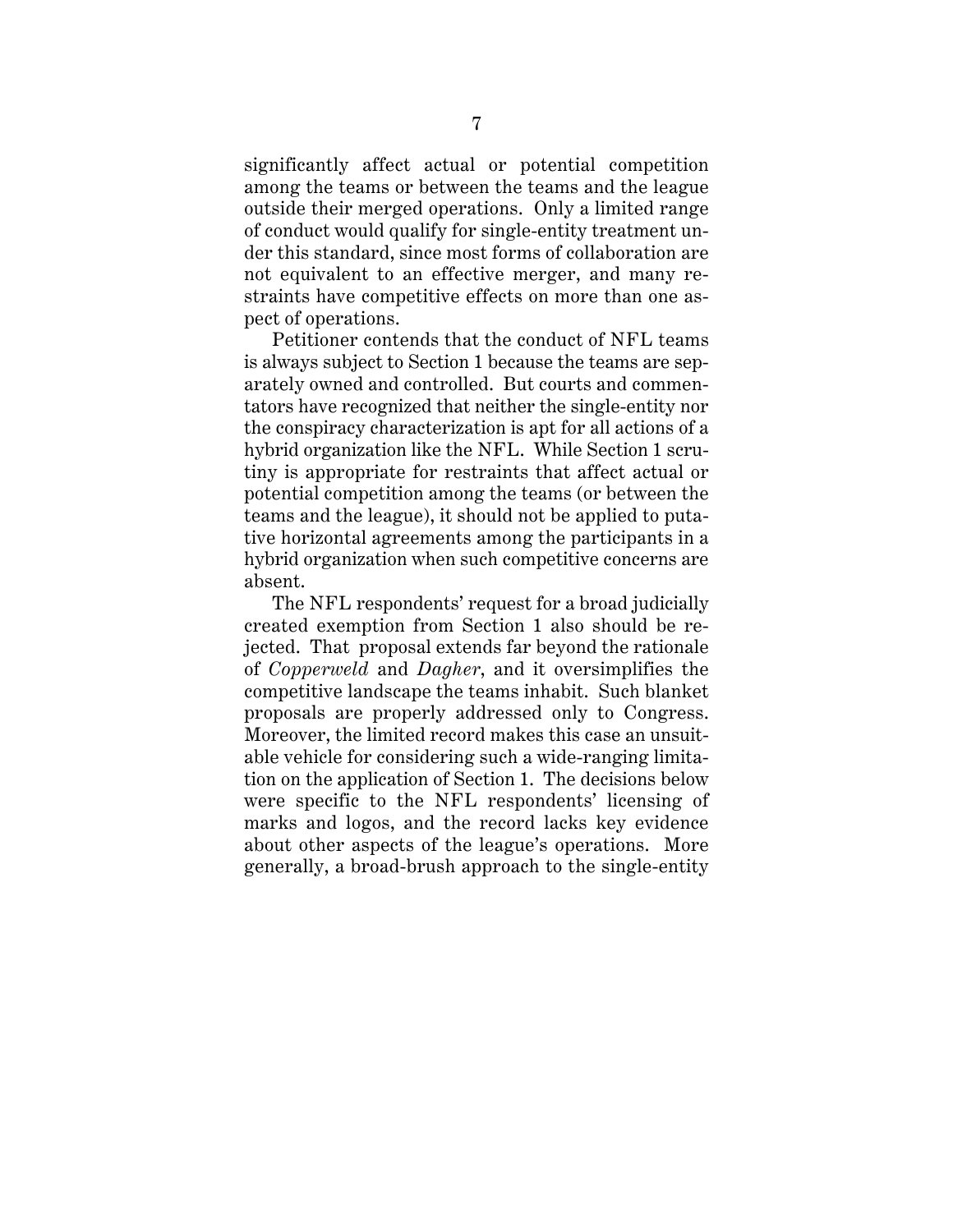concept could affect antitrust enforcement far beyond the sports-league context.

The judgment below should be vacated, and the case remanded. Although the court of appeals was correct that each "facet" of the league's operation must be considered separately, its analysis of the particular facet at issue here—licensing of marks and logos—was flawed and incomplete. On remand, the lower courts should clarify the scope of petitioner's Section 1 claim, perhaps allow appropriate additional discovery, and then apply the principles from this Court's decision.

#### **ARGUMENT**

# **A. Agreements That Restrict Actual Or Potential Competition Constitute Concerted Action Subject To Section 1 Of The Sherman Act**

"The Sherman Act contains a 'basic distinction between concerted and independent action.'" *Copperweld*, 467 U.S. at 767 (quoting *Monsanto Co.* v. *Spray-Rite Serv. Corp.*, 465 U.S. 752, 761 (1984)). "The conduct of a single firm is governed by [Section] 2 alone and is unlawful only when it threatens actual monopolization." *Ibid.* "It is not enough that a single firm appears to 'restrain trade' unreasonably, for even a vigorous competitor may leave that impression." *Ibid.*

Section 1 concerns only concerted action, which "is judged more sternly than unilateral activity under [Section] 2." *Copperweld*, 467 U.S. at 768. Unlike Section 2, Section 1 does not require proof that the concerted activity "threatens monopolization." *Ibid.* "Congress treated concerted behavior more strictly than unilateral behavior" because "[c]oncerted activity inherently is fraught with anticompetitive risk" and "deprives the marketplace of the independent centers of decisionmak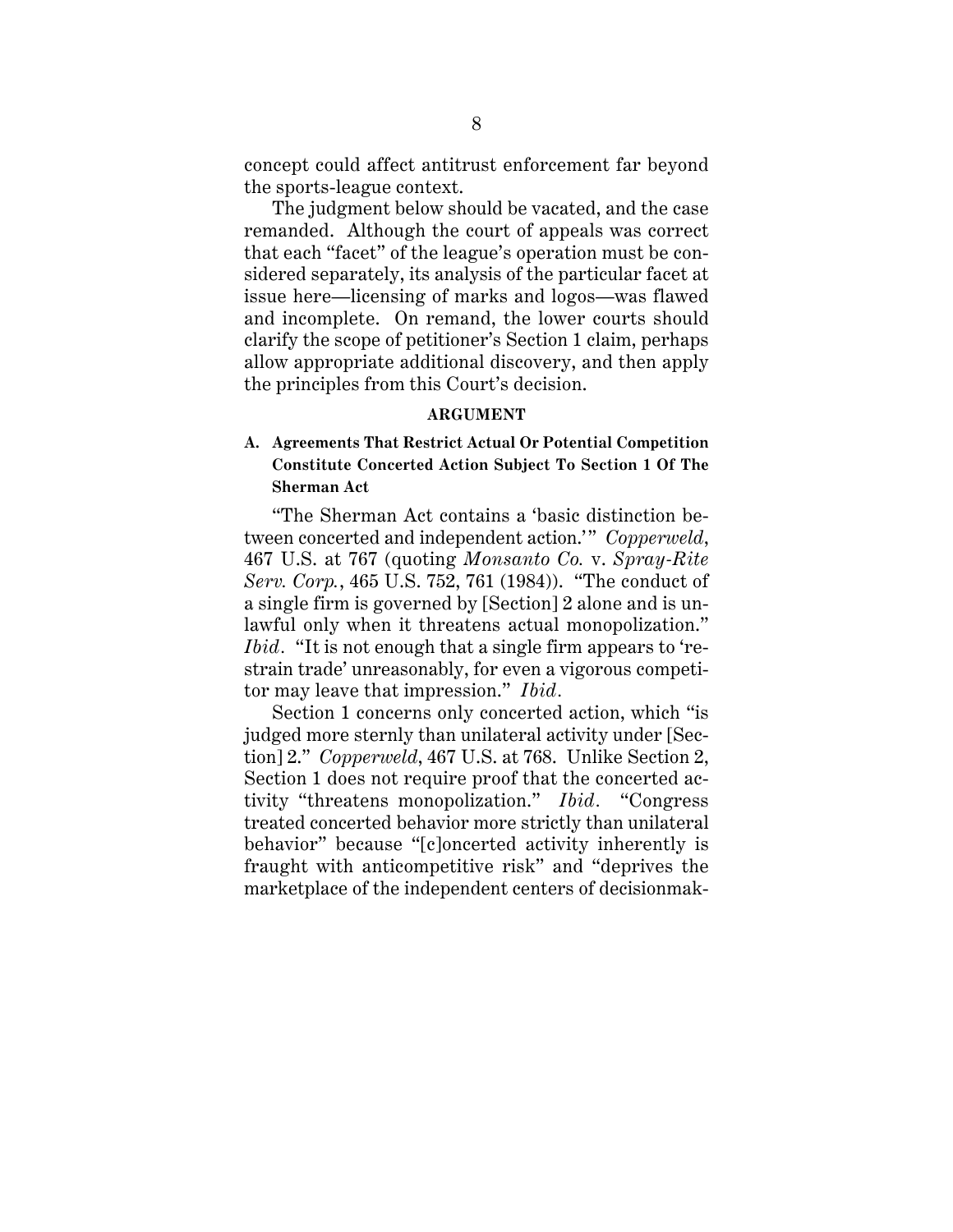ing that competition assumes and demands." *Id.* at 768- 769. "[S]uch mergings of resources may well lead to efficiencies that benefit consumers, but their anticompetitive potential is sufficient to warrant scrutiny even in the absence of incipient monopoly." *Id*. at 769.

Consistent with this fundamental distinction, the Court in *Copperweld* held that "an internal 'agreement' to implement a single, unitary firm's policies" between a parent and a wholly owned subsidiary is not concerted action under Section 1 because it "does not raise the antitrust dangers that [Section] 1 was designed to police." 467 U.S. at 769. The Court explained:

A parent and its wholly owned subsidiary have a complete unity of interest. \* \* \* With or without a formal 'agreement,' the subsidiary acts for the benefit of the parent, its sole shareholder. If a parent and a wholly owned subsidiary do 'agree' to a course of action, there is no sudden joining of economic resources that had previously served different interests, and there is no justification for [Section] 1 scrutiny.

*Id.* at 771. For that reason, "the logic underlying Congress' decision to exempt unilateral conduct from [Section] 1 scrutiny \* \* \* similarly excludes the conduct of a parent and its wholly owned subsidiary." *Id.* at 776.

In *Dagher*, this Court applied a similar approach to price-setting by a joint venture formed by two oil companies that had "end[ed] competition between [them] in the domestic refining and marketing of gasoline." 547 U.S. at 4. The Court explained that the formation of the venture was tantamount to a merger in those aspects of operations, see *ibid.*, and that the act of formation was subject to antitrust scrutiny under the rule of rea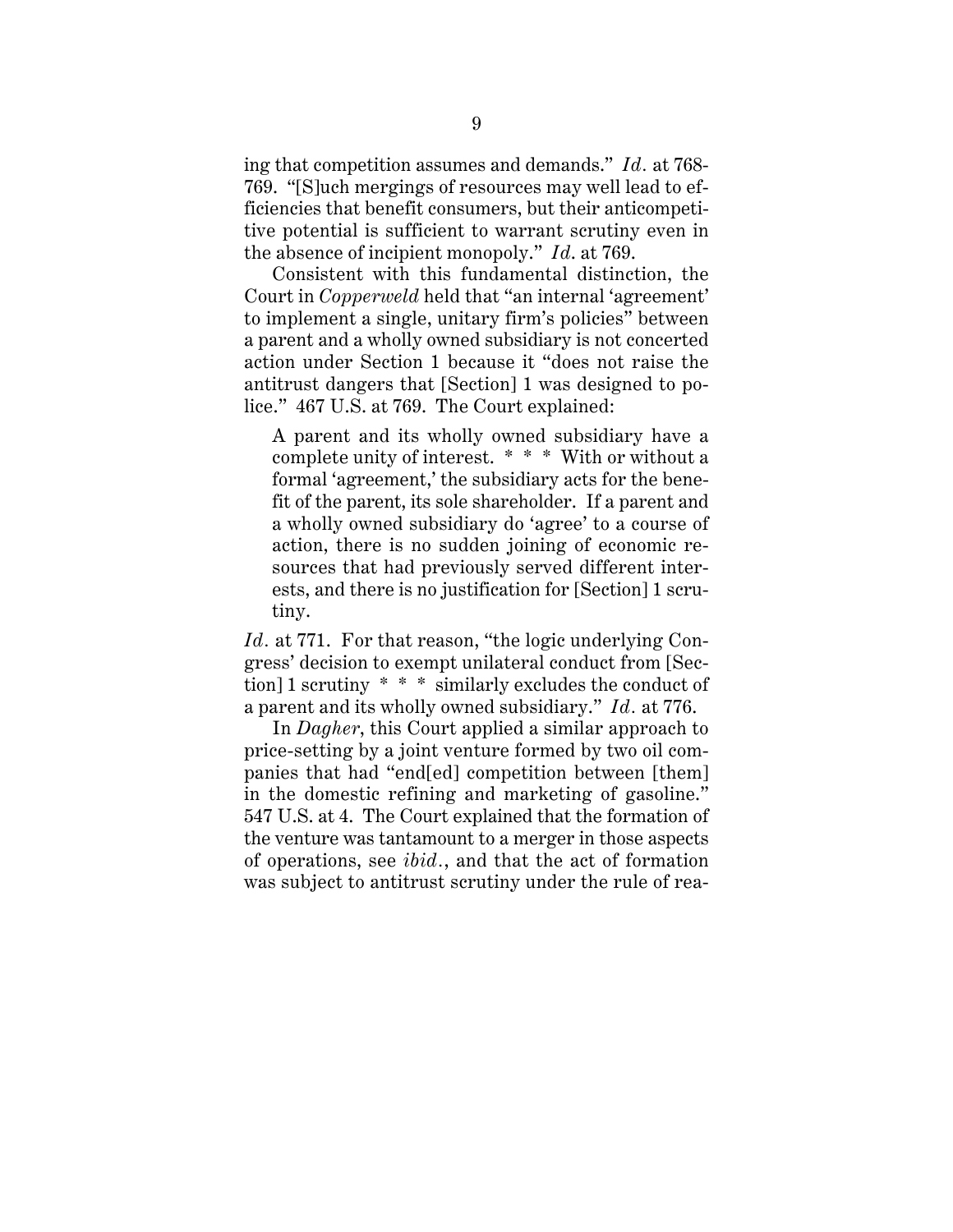son, *id.* at 6 n.1 (citing *Copperweld*, 467 U.S. at 768). Once the venture was formed, however, the venturers acted "in their role as investors, not competitors" in pricing the venture's products and thus operated in that aspect of operations "as a single firm." *Id.* at 6.<sup>3</sup> Significantly, the venturers no longer participated independently in the pertinent market, *id.* at 5, and thus as in *Copperweld*, the agreements between them did not "raise the antitrust dangers that [Section] 1 was designed to police." *Copperweld*, 467 U.S. at 769.<sup>4</sup>

<sup>&</sup>lt;sup>3</sup> This Court explained that conclusion by observing that "[w]hen 'persons who would otherwise be competitors pool their capital and share the risks of loss as well as the opportunities for profit . . . such joint ventures [are] regarded as a single firm competing with other sellers in the market.'<sup>"</sup> Dagher, 547 U.S. at 6 (quoting *Arizona* v. *Maricopa County Med. Soc'y*, 457 U.S. 332, 356 (1982) (second set of brackets in original)). That dictum from *Maricopa* was an apt description of the joint venture in *Dagher*, and pointed to the correct result. But the Court in *Maricopa* (which preceded *Copperweld*) did not purport to supply a test for single-entity conduct.

It would not be sensible to treat capital pooling and risk sharing as a complete test for single-entity treatment. For example, venturers could contribute capital to a venture and share its profits and losses, yet remain in competition with it (or among themselves). Moreover, if sharing profits and losses were the test, cartelists "could evade the antitrust law simply by creating a 'joint venture' to serve as the exclusive seller of their competing products. So long as no agreement explicitly listed the prices to be charged, the companies could act as monopolists through the 'joint venture,' setting prices together for their competing products." *Major League Baseball Props., Inc.* v. *Salvino*, *Inc.*, 542 F.3d 290, 335 (2d Cir. 2008) (Sotomayor, J., concurring).

<sup>4</sup> Strictly speaking, this Court in *Dagher* held only that it would be error "to condemn the internal pricing decisions of a legitimate joint venture as *per se* unlawful," and found it unnecessary to "address petitioners' alternative argument that [Section] 1 of the Sherman Act is inapplicable to joint ventures." 547 U.S. at 7 & n.2. But *Dagher*'s reasoning and result generally reflect a natural extension of *Copperweld*.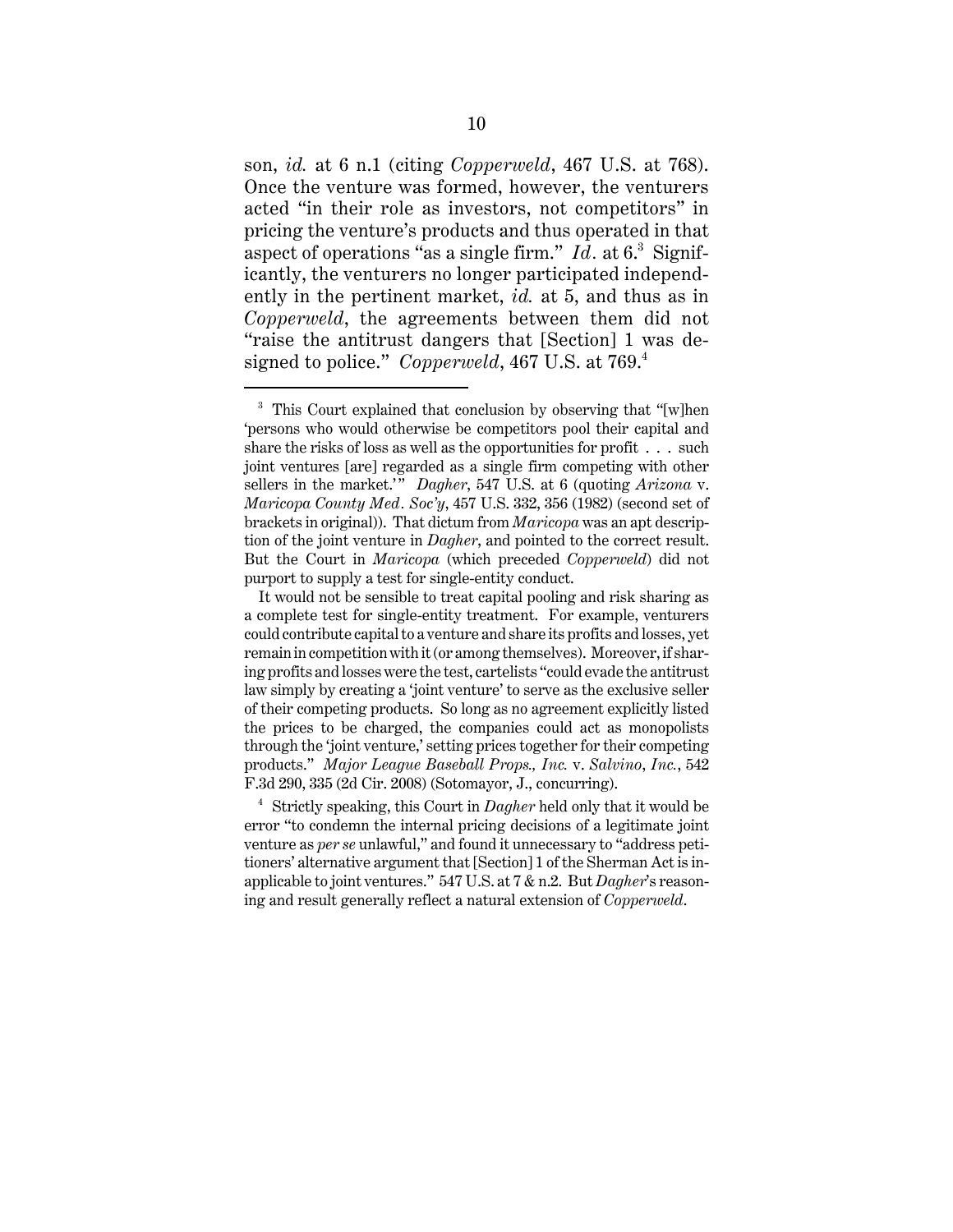This Court, however, has consistently applied Section 1 to agreements affecting the type or degree of ongoing competition between participants in an established joint venture. In *NCAA* v. *Board of Regents*, 468 U.S. 85 (1984), decided eight days after *Copperweld*, the Court considered a Section 1 challenge to the NCAA's restrictions on member institutions' ability to enter into separate contracts to televise their football games (ostensibly part of a plan to minimize the effect of televised games on stadium attendance). The Court acknowledged that "a certain degree of cooperation is necessary" to preserve the "type of competition that [the NCAA] and its member institutions seek to market." *Id.* at 117. The Court nonetheless concluded that because the plan "prevent[ed] member institutions from competing against each other," the member institutions had "created a horizontal restraint—an agreement among competitors on the way in which they will compete with one another." *Id*. at 99; see William F. Baxter, *Antitrust: A Policy in Search of Itself*, 54 Antitrust L.J. 15, 16-17 (1985) ("An agreement that was unambiguously horizontal was involved [in *NCAA*], an agreement that explicitly restricted certain aspects of rivalry between the defendant organizations.").

The Court in *NCAA* held that the challenged restraint violated Section 1. See 468 U.S. at 120. Many agreements among joint venturers, however, while subject to Section 1 scrutiny because they restrict actual or potential competition among the venturers, are ultimately deemed lawful. Most restraints—including restraints related to a legitimate joint venture—are judged by the "rule of reason." *Leegin Creative Leather Prods., Inc.* v. *PSKS, Inc.*, 551 U.S. 877, 885 (2007) ("The rule of reason is the accepted standard for testing whether a prac-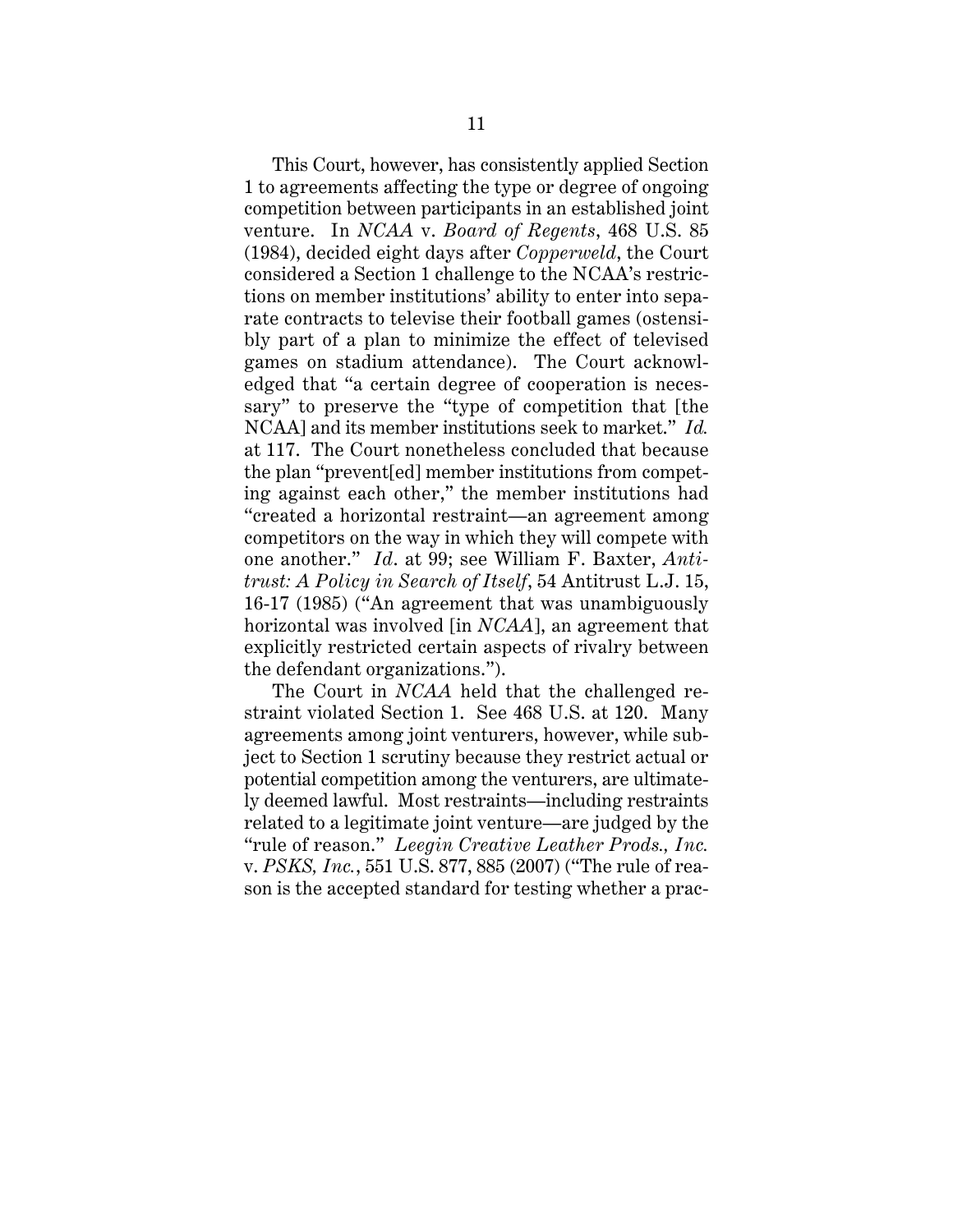tice restrains trade in violation of [Section] 1."). That standard considers, as appropriate, "specific information about the relevant business," "the restraint's history, nature, and effect," and the participants' market power. *Id.* at 885-886 (citation omitted).

Courts applying Section 1 have recognized the procompetitive potential of joint ventures in a number of circumstances. See *Broadcast Music, Inc.* v. *CBS*, 441 U.S. 1, 23 (1979) (*BMI*). Courts also have applied rule-of-reason analysis to "ancillary" restraints, which are concerted action, and which are analyzed as part of a joint venture because they are "subordinate and collateral" to the joint venture—that is, reasonably necessary to "make the [venture] more effective [or efficient] in accomplishing its purpose." *Rothery Storage & Van Co.* v. *Atlas Van Lines, Inc.*, 792 F.2d 210, 224 (D.C. Cir. 1986), cert. denied, 479 U.S. 1033 (1987); see also *Dagher*, 547 U.S. at 7; *Major League Baseball Props., Inc.* v. *Salvino*, *Inc.*, 542 F.3d 290, 338-339 (2d Cir. 2008) (Sotomayor, J., concurring); *United States* v. *Addyston Pipe & Steel Co.*, 85 F. 271, 281 (6th Cir. 1898) (Taft, J.), aff'd, 175 U.S. 211 (1899).

Judge Bork's decision in *Rothery Storage* is particularly instructive. There, moving companies had formed a joint venture to offer a nationwide van line and had adopted a policy prohibiting participants from interstate carriage on their own account. 792 F.2d at 211-213. The venturers argued that the policy was exempt from Section 1 scrutiny under *Copperweld* because they were part of a single enterprise. *Id.* at 214. The court rejected that argument because the venturers were "actual or potential competitors" of the venture when the challenged policy went into effect and had "agreed to a policy that restricted competition." *Ibid.* (citing *NCAA*,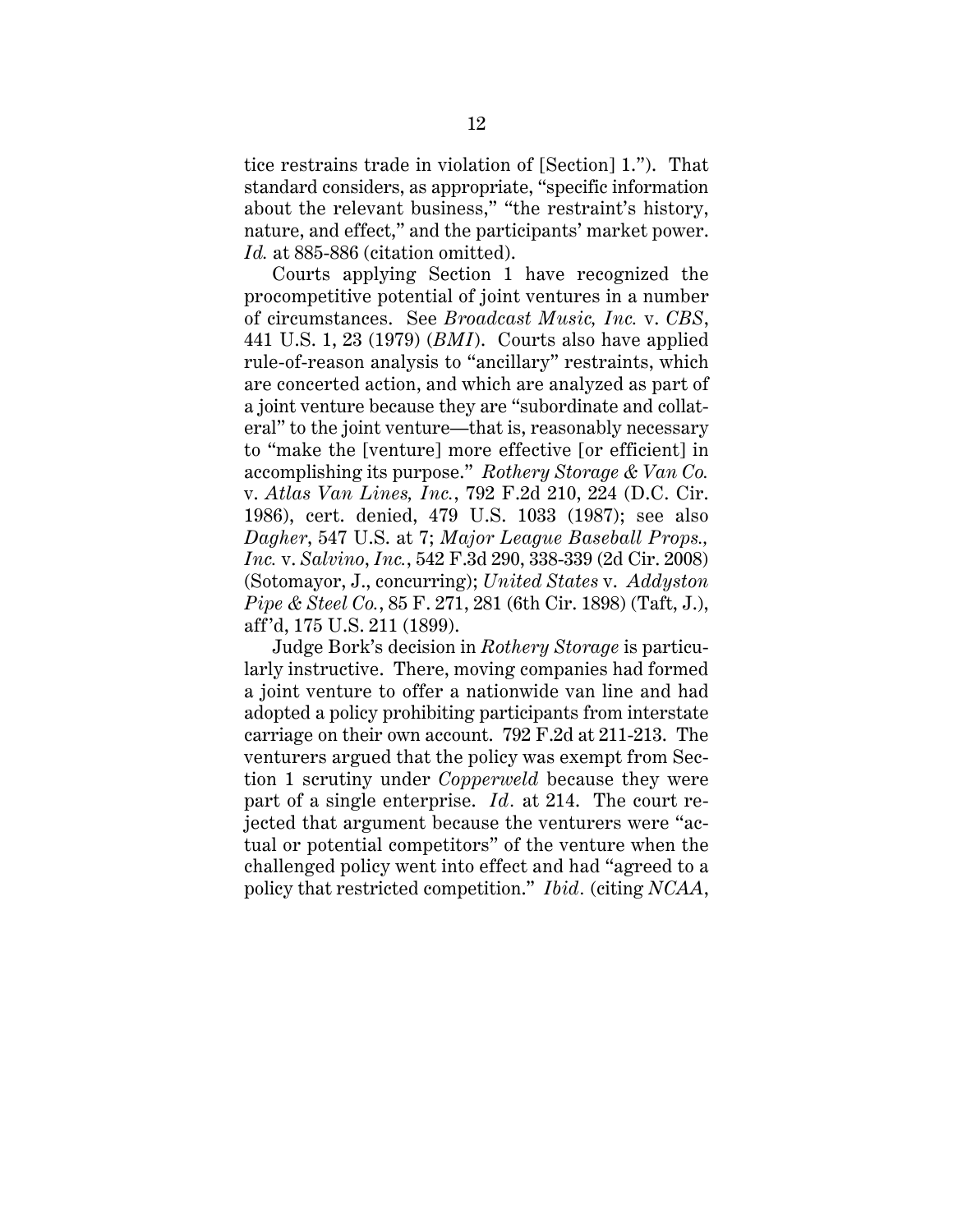468 U.S. at 99). The court therefore subjected the challenged policy to Section 1 rule of reason analysis. Under that analysis, the court upheld the policy as a permissible ancillary restraint reasonably necessary to make the venture more efficient. *Id.* at 229.

These cases show that, after proper analysis, concerted action among joint venturers is sometimes found lawful. But the need to undertake that analysis is equally a reminder that the "central evil addressed by Sherman Act [Section] 1" is the "eliminat[ion of] competition that would otherwise exist." 7 Phillip E. Areeda & Herbert Hovenkamp, *Antitrust Law* ¶ 1462(b) at 193-194 (2d ed. 2003) (Areeda & Hovenkamp). That concern persists even after a legitimate joint venture has been formed if additional restraints have the effect of further reducing competition among the venturers.<sup>5</sup>

# **B. As With Many Joint Ventures, The NFL And Its Member Teams Should Be Regarded As A Single Entity For Some But Not All Aspects Of The League's Operations**

The NFL and its teams—like most professional sports leagues—"comprise a hybrid arrangement, somewhere between a single company (with or without wholly owned subsidiaries) and a cooperative arrangement between existing competitors." *Fraser* v. *MLS*, 284 F.3d 47, 58 (1st Cir.) (Boudin, J.), cert. denied, 537 U.S. 885

 $5$  Indeed, the initial formation of a particular joint venture might satisfy rule-of-reason review in circumstances where a merger between the same entities would not, precisely because the joint venture preserves competition in some aspects of the venturers' business. This distinction between joint ventures and mergers would make little sense if the formation of a joint venture (standing alone) immunizes all subsequent agreements among the venturers from Section 1 scrutiny, because the entities involved then would simply create a joint venture and proceed to add restraints at will.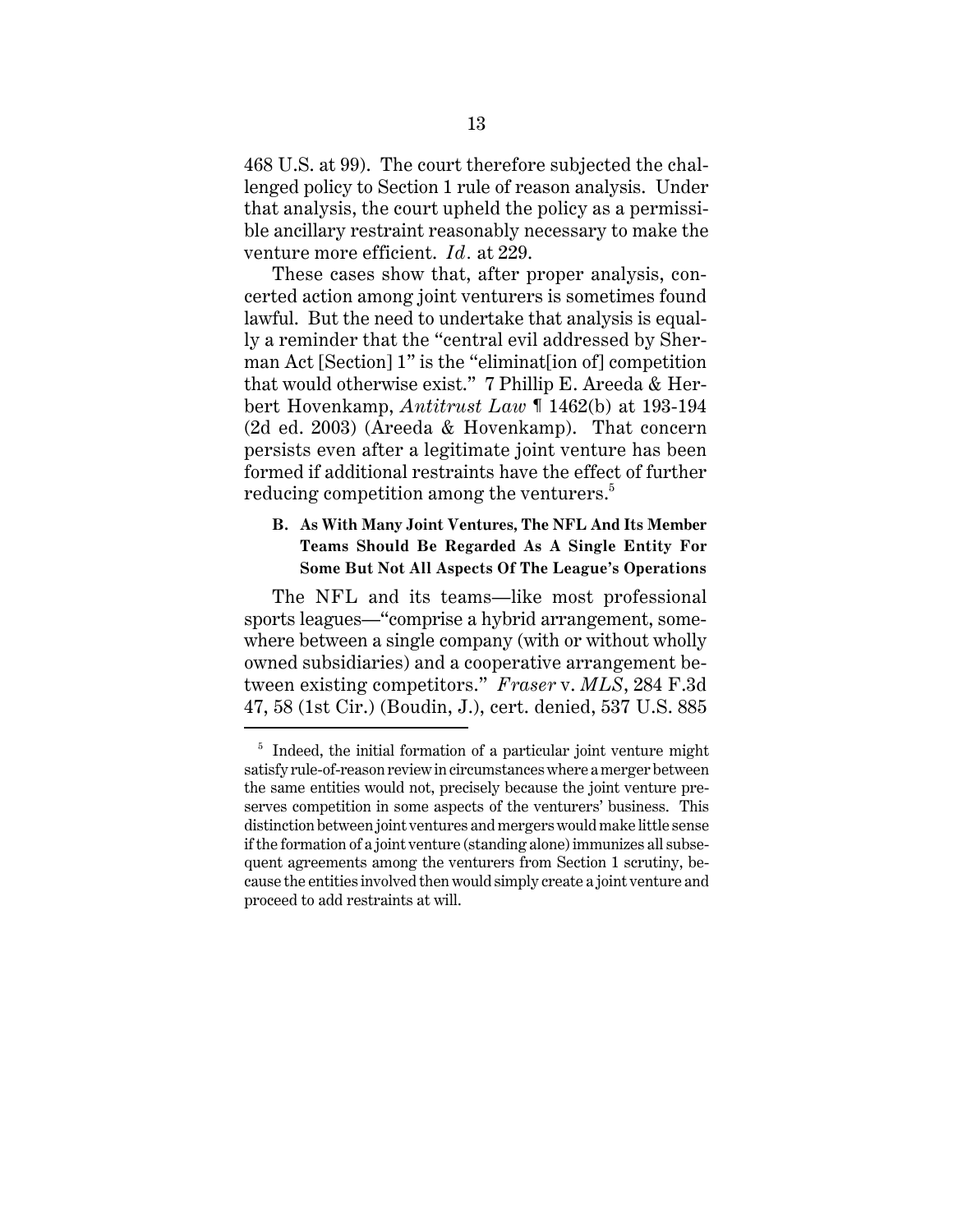(2002). The 32 individually owned teams compete with one another in many ways, including for fans and players. See, *e.g.*, *Brown* v. *Pro Football, Inc.*, 518 U.S. 231, 249 (1996) (noting that professional football players "often negotiate their pay individually with their employers," NFL teams); *Sullivan* v. *NFL*, 34 F.3d 1091, 1098 (1st Cir. 1994) (the NFL teams "compete with each other, both on and off the field, for things like fan support, players, coaches, ticket sales, local broadcast revenues, and the sale of team paraphernalia"), cert. denied, 513 U.S. 1190 (1995); cf. *NCAA*, 468 U.S. at 99 ("The NCAA is an association of schools which compete against each other to attract television revenues, not to mention fans and athletes."). Yet "the clubs that make up a professional sports league are not completely independent economic competitors, as they depend upon a degree of cooperation for economic survival," *Brown*, 518 U.S. at 248, and they sometimes "compete[] as a unit against other forms of entertainment," *NFL* v. *North Am. Soccer League*, 459 U.S. 1074, 1077 (1982) (Rehnquist, J., dissenting from denial of certiorari). The NFL is thus like many other joint ventures in the general sense that it was formed by actors who have integrated in some aspects while continuing to compete in others, though the precise mix of cooperation and competition seen in many sports leagues is not often seen outside that realm.

Because of its hybrid nature, there is no "one 'right' characterization" for all the conduct of a professional sports league. *Chicago Prof'l Sports Ltd. P'ship* v. *NBA*, 95 F.3d 593, 600 (7th Cir. 1996) (*Bulls II*) (Easterbrook, J.); 7 Areeda & Hovenkamp ¶ 1478d, at 329 ("The courts have largely understood that sports leagues lie in between ordinary business firms, whose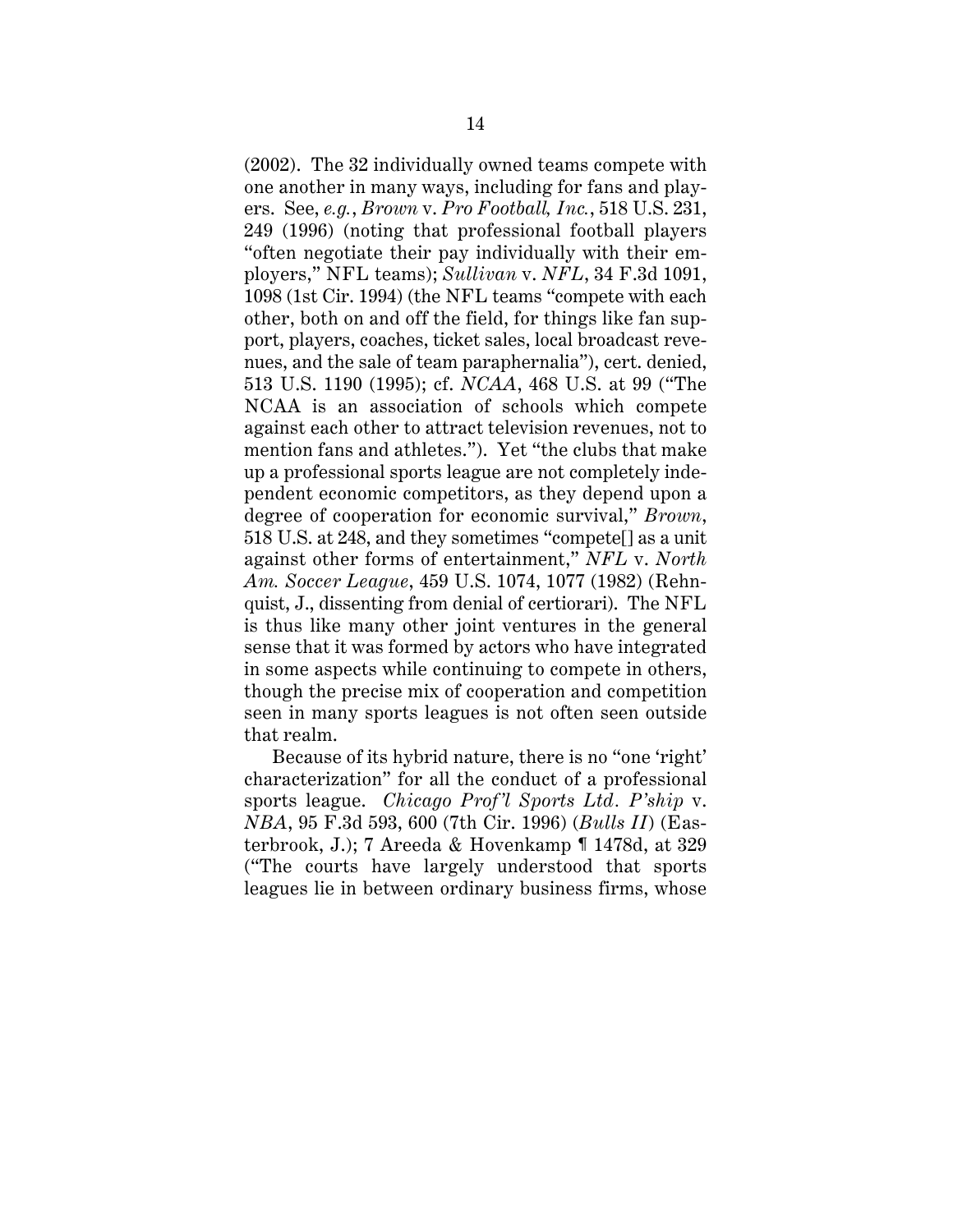collaboration is suspect, and totally integrated enterprises subject only to [Section] 2."). As the court of appeals concluded, Pet. App. 13a, the proper approach to such arrangements is to "focus on the particular [conduct] under antitrust scrutiny," 7 Areeda & Hovenkamp ¶ 1478d, at 332, and whether it "raise[s] the antitrust dangers that [Section] 1 was designed to police," *Copperweld*, 467 U.S. at 769.

# *1. Formation of a league by independent teams, and further steps to limit competition among the teams, are concerted actions*

The coming together of competitors to form a joint venture is subject to scrutiny under Section 1, even if, as in *Dagher*, the result is effectively a merger with respect to some or all of the joint venturers' operations. 547 U.S. at 6 n.1 ("Had respondents challenged [the venture] itself, they would have been required to show that its creation was anticompetitive under the rule of reason."); *Copperweld*, 467 U.S. at 771 (concerted action occurs when "there is [a] sudden joining of economic resources that had previously served different interests"). As with other joint ventures, concerted action therefore occurs when separately owned professional sports teams form a league. And as with other joint ventures, further concerted action occurs when the teams collectively decide, after the initial formation of the league, to centralize additional functions in the venture, or place additional constraints on "the way in which they will compete with one another" in the marketplace. *NCAA*, 468 U.S. at 99. To be sure, such a constraint may be a lawful ancillary restraint if it is reasonably necessary to, and enhances the efficiency of, the legitimate and procompetitive league arrangement. But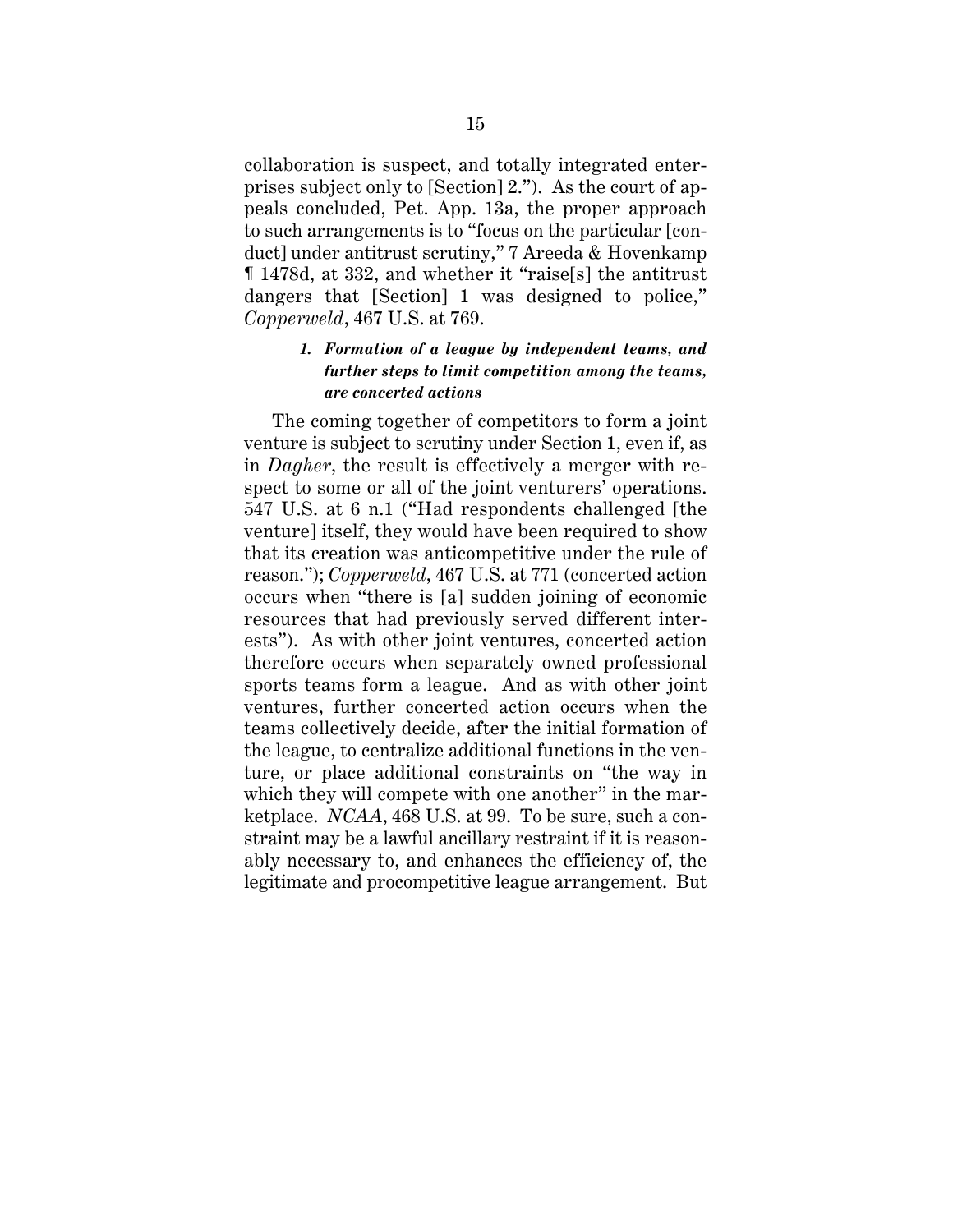the agreement is nonetheless concerted action subject to Section 1 because it limits actual or potential competition. See pp. 8-12, *supra*. 6

> *2. In adopting a restraint, the league and the teams act as a single entity only with respect to aspects of their operations that have been effectively merged, and only when the restraint does not affect competition among the teams, or the teams and the league, outside their merged operations*

Although a collective decision to limit competition among the teams is concerted action subject to review under Section 1, subsequent conduct simply reflecting that limitation presents more nuanced issues. In the case of hybrid organizations such as professional sports leagues, many lower courts have treated the participants' conduct as concerted, while also attempting to "reshape [S]ection 1's rule of reason toward a body of more flexible rules for interdependent multi-party enterprises." *Fraser*, 284 F.3d at 58-59. Treating such conduct as concerted is correct with respect to any aspect of the league's operations as to which the teams actually or potentially compete. *NCAA*, 468 U.S. at 99.

But where teams have effectively merged an aspect of their operations—that is, where they have completely eliminated competition among themselves in that activity—post-"merger" decisions that affect only that activity do not "raise the antitrust dangers that [Section] 1 was designed to police." *Copperweld*, 467 U.S. at 769. To be sure, *Copperweld*'s holding is limited to the

 $6\;\;$  In a proper case, collective decisions about formation of a joint venture or the centralization of additional functions in it could—like the merger of previously independent firms—be challenged well after the fact, once anticompetitive effects occur or are discovered.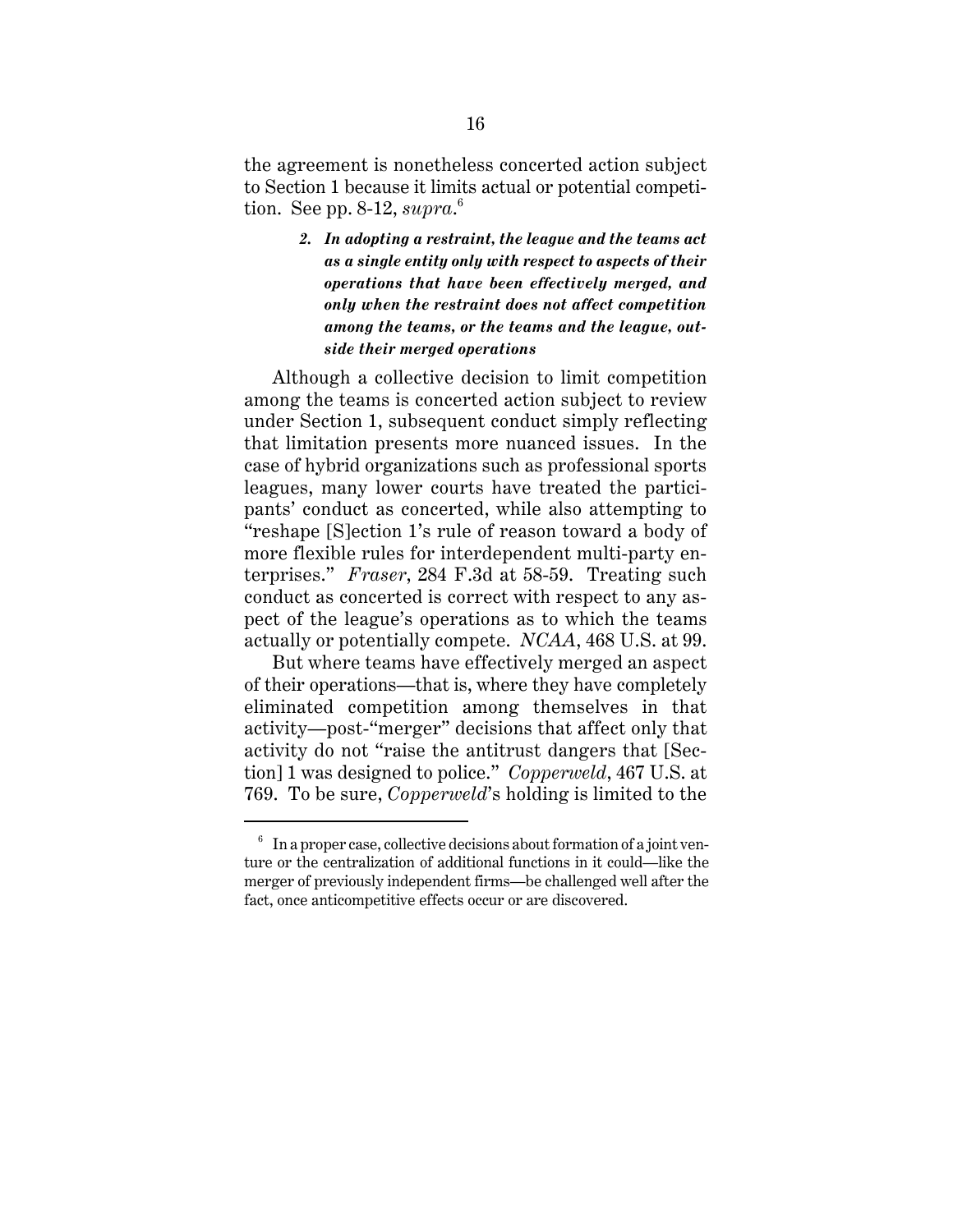parent-subsidiary structure, *id.* at 767, and *Dagher*'s single-entity discussion was dicta, see note 4, *supra*. Nonetheless, the reasoning of those decisions logically extends to the NFL as a legitimate joint venture among competitors.<sup>7</sup>

Single-entity treatment for the teams and the league is appropriate with respect to a restraint on an aspect of their operations if, but only if, two conditions are satisfied. First, the teams and the league must have effectively merged the relevant aspect of their operations, thereby eliminating actual and potential competition among the teams and between the teams and the league in that operational sphere. Second, the challenged restraint must not significantly affect actual or potential competition among the teams or between the teams and the league outside their merged operations. Cf. 7 Areeda & Hovenkamp ¶ 1478d, at 329 ("[T]he rules of a sports league should be regarded as 'conspiratorial' when they affect the conduct of individual participants in their nonventure business but as unilateral when they have no such effect.").

The first part of this test ensures that in the relevant aspect of operations, there exists the absence of competition that this Court has identified with single-entity conduct. It does not suffice for the teams merely to cooperate to some degree or to impose some restrictions on competition with respect to the challenged conduct. Separate entities can collaborate in an aspect of their operations without integrating, and many forms of inte-

 $\frac{7}{1}$ . This analysis applies to joint ventures in which the venturers are (or were) actual or potential competitors of one another or of the venture. Different issues are presented when the venturers neither competed with each other before formation nor compete with one another or their venture after formation.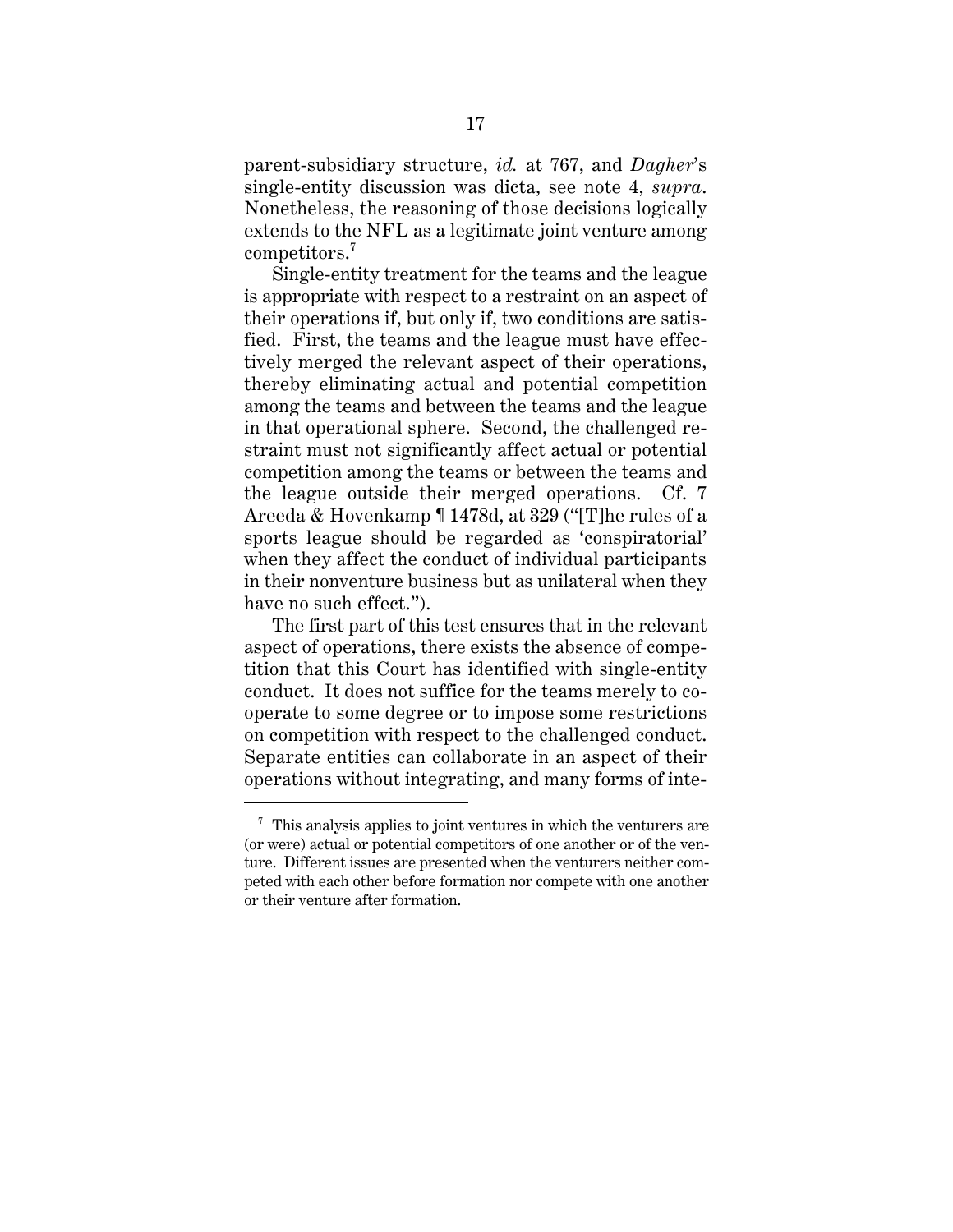gration are not equivalent to a partial merger. See FTC & U.S. Dep't of Justice, *Antitrust Guidelines for Collaborations Among Competitors* § 1.3, at 5 (Apr. 2000) (*Competitor Collaboration Guidelines*).<sup>8</sup>

The second part of the test is needed to adapt the reasoning of *Copperweld* to account for the potential competitive effects of joint ventures that cannot arise in the context of corporate affiliates subject to common control. Because a parent and its wholly owned subsidiary together comprise "a single, unitary firm[]," *Copperweld*, 467 U.S. at 769, there is no danger that collective action in one aspect of the firm's operations will prevent competition that might otherwise occur in another sphere of endeavor. In the joint venture context, by contrast, the venture's actions in a merged aspect of operations can have competitive effects on the venturers in non-merged aspects. See *Competitor Collaboration Guidelines* § 1.3, at 5 (even if the collaboration is treated as a merger, "[e]ffects of the collaboration on competition in other markets are analyzed [separately]"). For example, as the United States observed in its brief in

<sup>8</sup> In keeping with their accumulated experience reviewing business combinations, the Department of Justice and Federal Trade Commission ordinarily treat the formation of a joint venture as an effective merger "in whole or in part," and will analyze it pursuant to the Horizontal Merger Guidelines, when:

<sup>(</sup>a) the participants are competitors in that relevant market; (b) the formation of the collaboration involves an efficiency-enhancing integration of economic activity in the relevant market; (c) the integration eliminates all competition among the participants in the relevant market; and (d) the collaboration does not terminate within a sufficiently limited period [in general, ten years] by its own specific and express terms.

*Competitor Collaboration Guidelines* § 1.3, at 5 (footnotes omitted).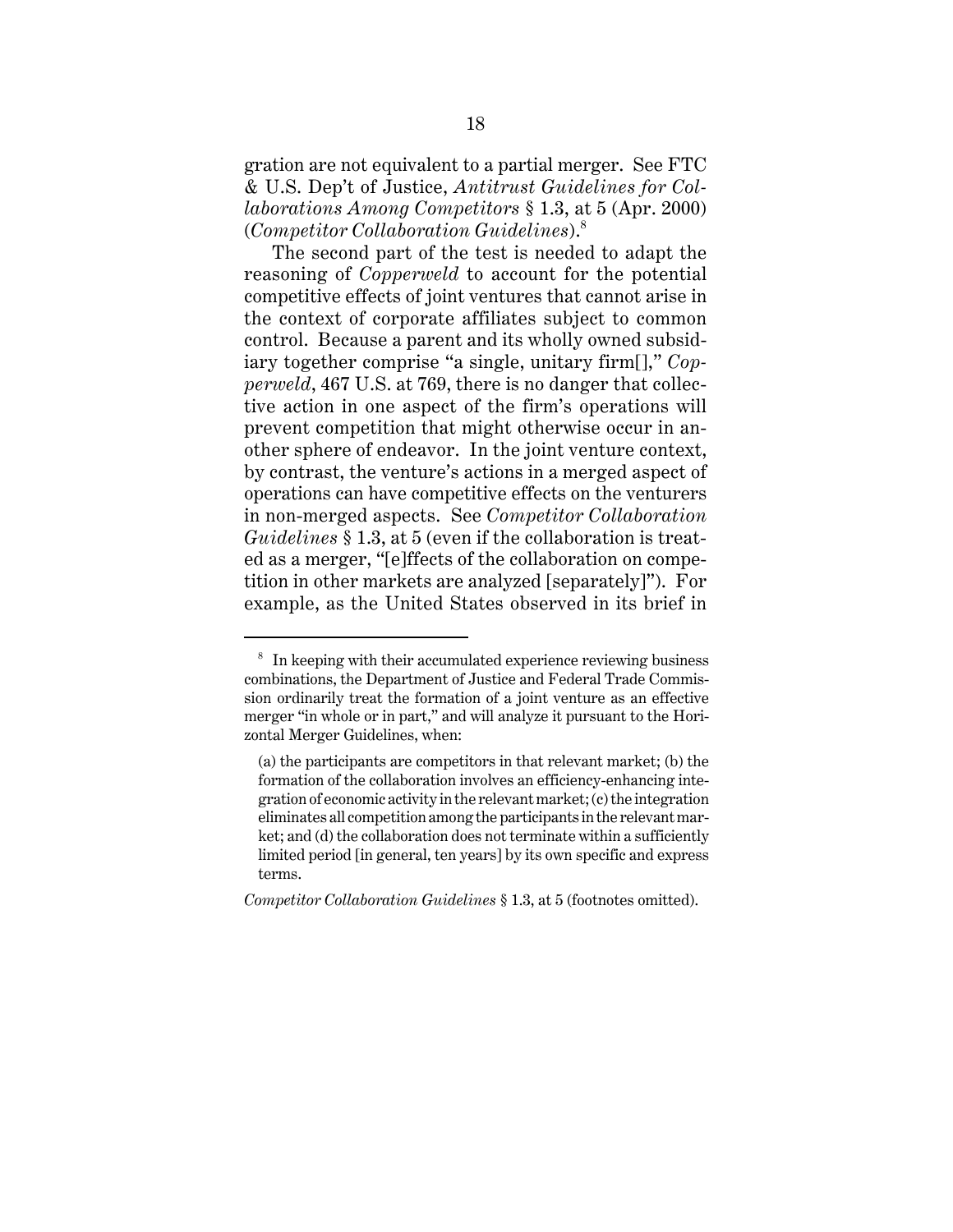*Dagher*, the oil companies there conceivably could have used their joint venture's pricing agreement "to manipulate the value of the companies' trademarks or to facilitate price fixing in markets where the two continued to compete." U.S. Br. at 15 n.9, *Dagher*, *supra* (No. 04- 805) (U.S. *Dagher* Br.). Or, "if a joint venture is a supplier of inputs to the venture participants, the venture can conceivably facilitate a cartel by artificially inflating the venture participants' input costs." *Ibid.*

The two-part test is consistent with *Copperweld* and *Dagher*. Because the parent in *Copperweld* controlled the actions of the subsidiary, the two were aligned in all aspects of the company's operations, and there was no danger that collective decision-making in one sphere of the business could prevent competition that might otherwise have existed in another. In *Dagher*, "Texaco and Shell Oil did not compete with one another in the relevant market," 547 U.S. at 5, and there was no evidence that the challenged pricing restraint had effects in any market in which the two competed, see U.S. *Dagher* Br. 15 n.9. The test also correctly classifies venture formation as concerted action, because before the act of formation, the venturers have not merged their operations, and thus do not satisfy the first part of the test. See *Dagher*, 547 U.S. at 6 n.1; pp. 15-16, *supra*. 9

Under this test, single-entity treatment will be appropriate in the sports-league context in some but not all situations. For example, teams do not compete in establishing the rules of on-field play, but rather have effectively merged their operation with respect to such

 $9<sup>9</sup>$  The test also would properly classify cartel decisions as concerted action. Cartels are not legitimate joint ventures. By definition, cartels do not involve an effective merger, and their agreements affect actual or potential competition among participants.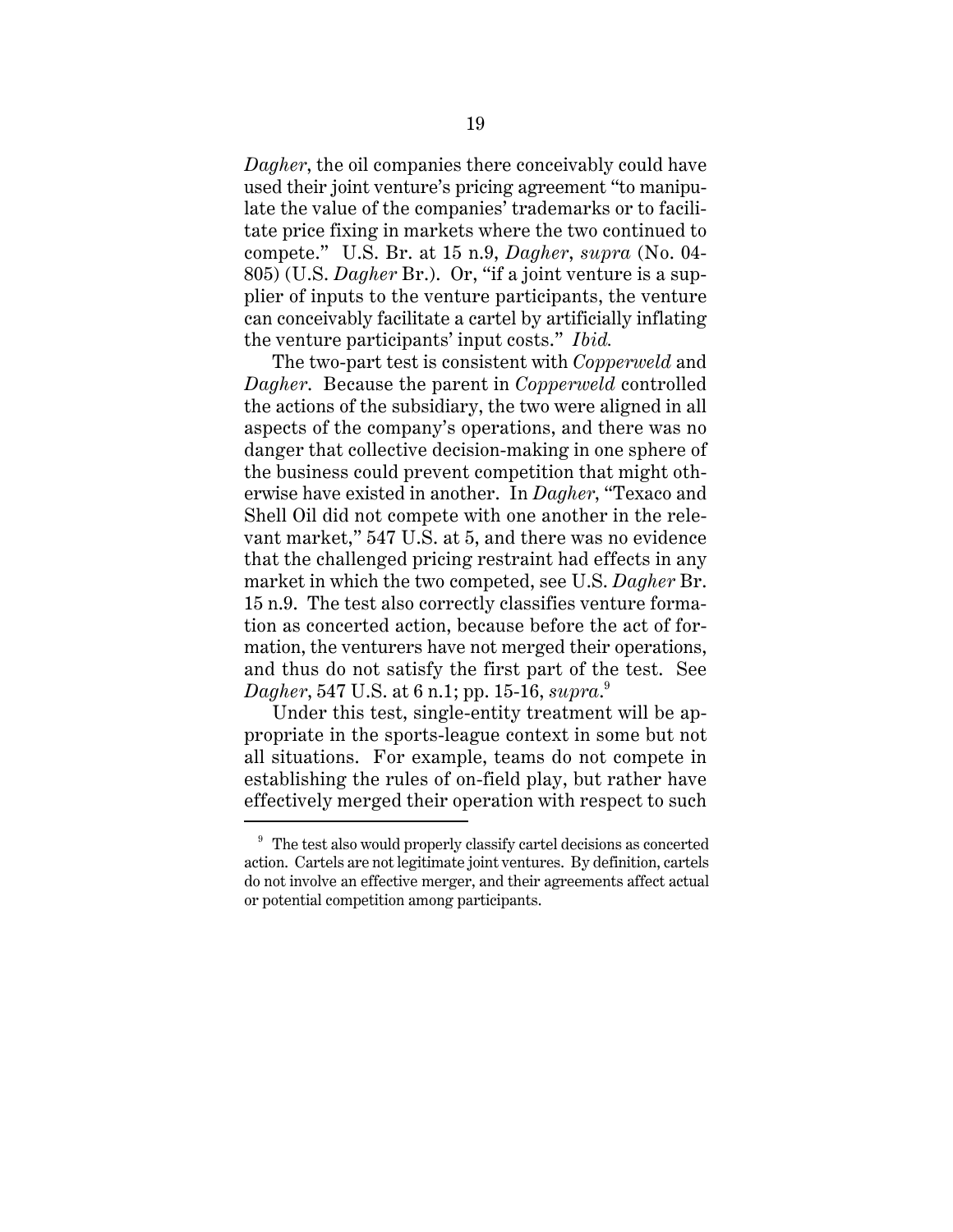decisions. So long as decisions in this sphere do not affect actual or potential competition among the teams in other areas, then conduct establishing the "rules defining the conditions of the contest," *NCAA*, 468 U.S. at 117, is reasonably viewed as that of a single entity. Similarly, the league and the teams may act as a single entity when hiring referees or establishing the structure of the central administrative staff.

By contrast, a rule forbidding teams from poaching one another's coaching talent—an aspect in which they surely compete—would properly be classified as concerted action. See *Law* v. *NCAA*, 134 F.3d 1010, 1019 (10th Cir.) (rule restricting coaches' salary was concerted action under Section 1), cert. denied, 525 U.S. 822 (1998). Such a rule would be an agreement by the teams on "the way in which they will compete with one another" in the marketplace, and therefore is concerted action under Section 1. *NCAA*, 468 U.S. at 99.10 In short, collaboration among the teams is subject to Section 1 scrutiny except in those situations where actual or

<sup>&</sup>lt;sup>10</sup> Leading commentators offer other examples:

<sup>[</sup>T]he NFL's decision to have a schedule consisting of 12 one-hour games per year is clearly an "output limitation," because it could have more or longer games, but it is also an essentially unilateral act because it affects nothing but the output of the NFL as an entity. By contrast, a rule stating that the NFL schedule consists of 12 games *and* that the individual team owners are forbidden from organizing additional games among NFL teams or between NFL and non-NFL teams should be regarded as collaborative, because it affects the individual members' nonventure conduct.

<sup>7</sup> Areeda & Hovenkamp ¶ 1478d, at 329. "Of course, such a rule might be 'reasonable,' and thus lawful." *Ibid.* The scope and substance of that inquiry would depend on factors such as the rule's relationship to the venture, the rationale for its adoption, and the nature of its effect on competition.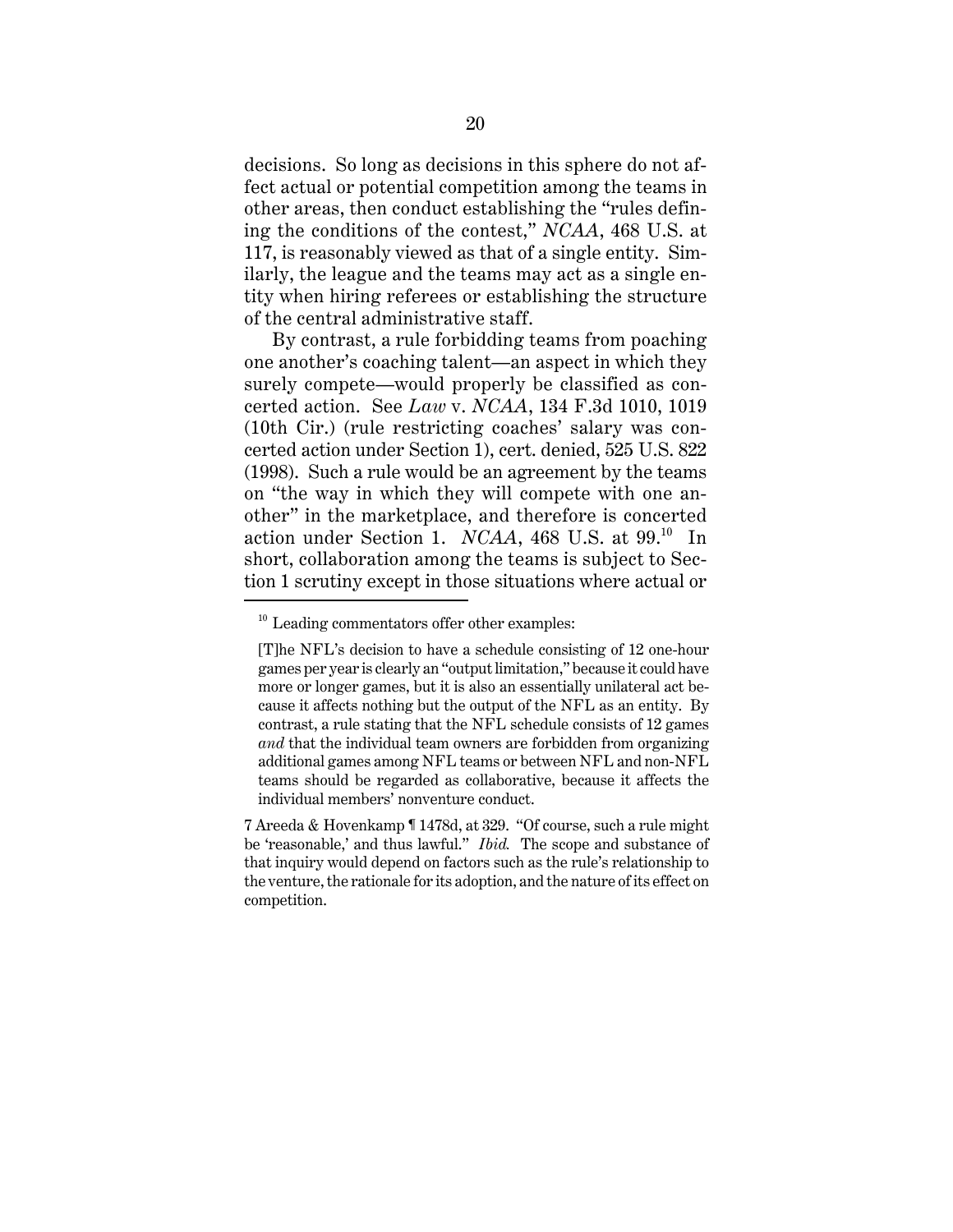potential competition among the teams, and between the teams and the league, is clearly absent.

## *3. The approaches advocated by petitioner and the NFL respondents are inconsistent with the functional analysis of* **Copperweld***,* **Dagher***, and* **NCAA**

a. Petitioner contends (at 14-15, 17-21, 39-42, 55) that single-entity treatment is never appropriate for the NFL because the teams are separately owned and controlled. That argument is inconsistent with the reasoning of *Copperweld* and *Dagher*. As explained above, the functional approach the Court adopted in those cases focusing on the absence of competition in the relevant sphere and the consequent inability of the challenged restraint to raise Section 1 concerns—can appropriately be applied to the league on a "facet by facet" basis. See Pet. App. 13a. The distinction between unilateral and concerted conduct under the Sherman Act does not hinge on "the form of an enterprise's structure." *Copperweld*, 467 U.S. at 772. Rather, "[r]ealities must dominate the judgment." *Id.* at 774 (quoting *Appalachian Coals, Inc.* v. *United States*, 288 U.S. 344, 360 (1933)). If the NFL teams have effectively merged an aspect of their business, and if a further restraint in the merged aspect does not significantly affect competition in nonintegrated operations, then the restraint does not pose the risks that Section 1 is intended to address, notwithstanding the teams' separate ownership and control.

Petitioner emphasizes (at 4, 6-7, 27-28, 47-48, 53) that the NFL teams retain ownership of their marks and logos and voted on the Reebok contract. Neither fact establishes that the teams are incapable of acting as a single enterprise. In *Dagher*, Texaco and Shell Oil certainly had some independent interests and ownership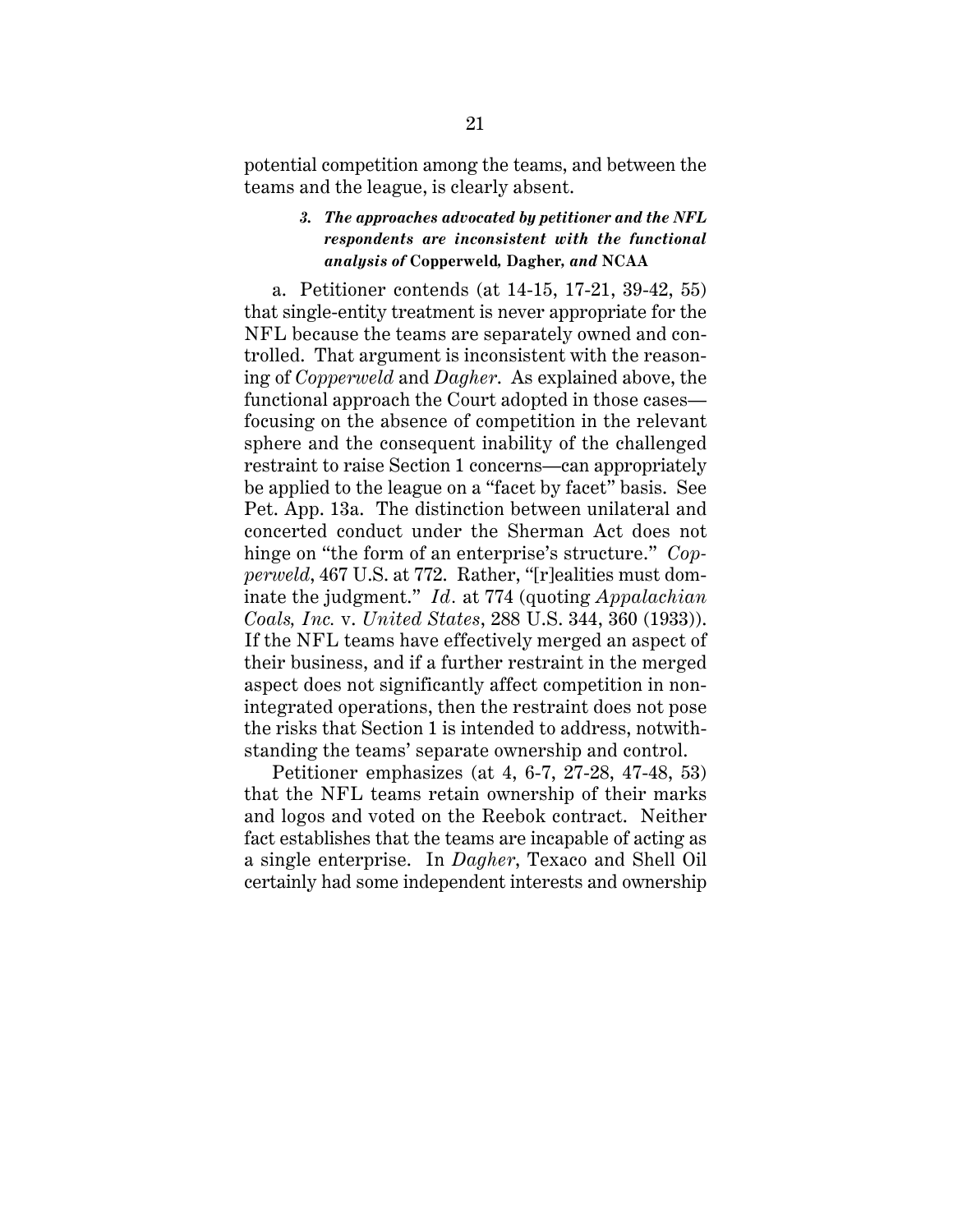rights—for example, the companies retained ownership of their respective trademark rights, see *Dagher* v. *Saudi Refining, Inc.*, 369 F.3d 1108, 1112 (9th Cir. 2004). Nevertheless, because the two companies no longer competed in the pertinent market, their agreement on the prices for gasoline sold under their trademarks did not eliminate competition. And while a vote may be concerted action by independent entities deciding "the way in which they will compete with one another," *NCAA*, 468 U.S. at 99, it may also be the mechanism by which the governing body of a single entity makes its decisions, see *Dagher*, 547 U.S. at 6 (joint venturers acted "in their role as investors" in approving pricing strategy). Under the functional approach of *Copperweld* and *Dagher*, the critical inquiry is not how the league's owners make decisions, but whether those decisions restrain actual or potential competition among the teams.

b. The NFL respondents contend that single-entity treatment applies in virtually every Section 1 suit against the league.<sup>11</sup> See NFL Cert. Br. 4. That approach is also inconsistent with the Court's functional approach in *Copperweld*, *Dagher*, and *NCAA*, and could significantly harm antitrust enforcement.

 $11$  The NFL respondents suggest that single-entity treatment could be limited to "core venture functions." NFL Cert. Br. 4. But the broad range of disputes in which the NFL respondents suggest that a singleentity defense might be viable—including disputes about "where to locate its clubs," "where to seek new capital," "how to present its integrated entertainment product to viewers on a national basis," "rules governing the equipment that may be used by players in games," "terms and conditions of player employment," and "the trademark licensing activities that are the subject of this lawsuit," *id.* at 10-11 indicates that the NFL respondents consider virtually all of their activities to be "core venture functions."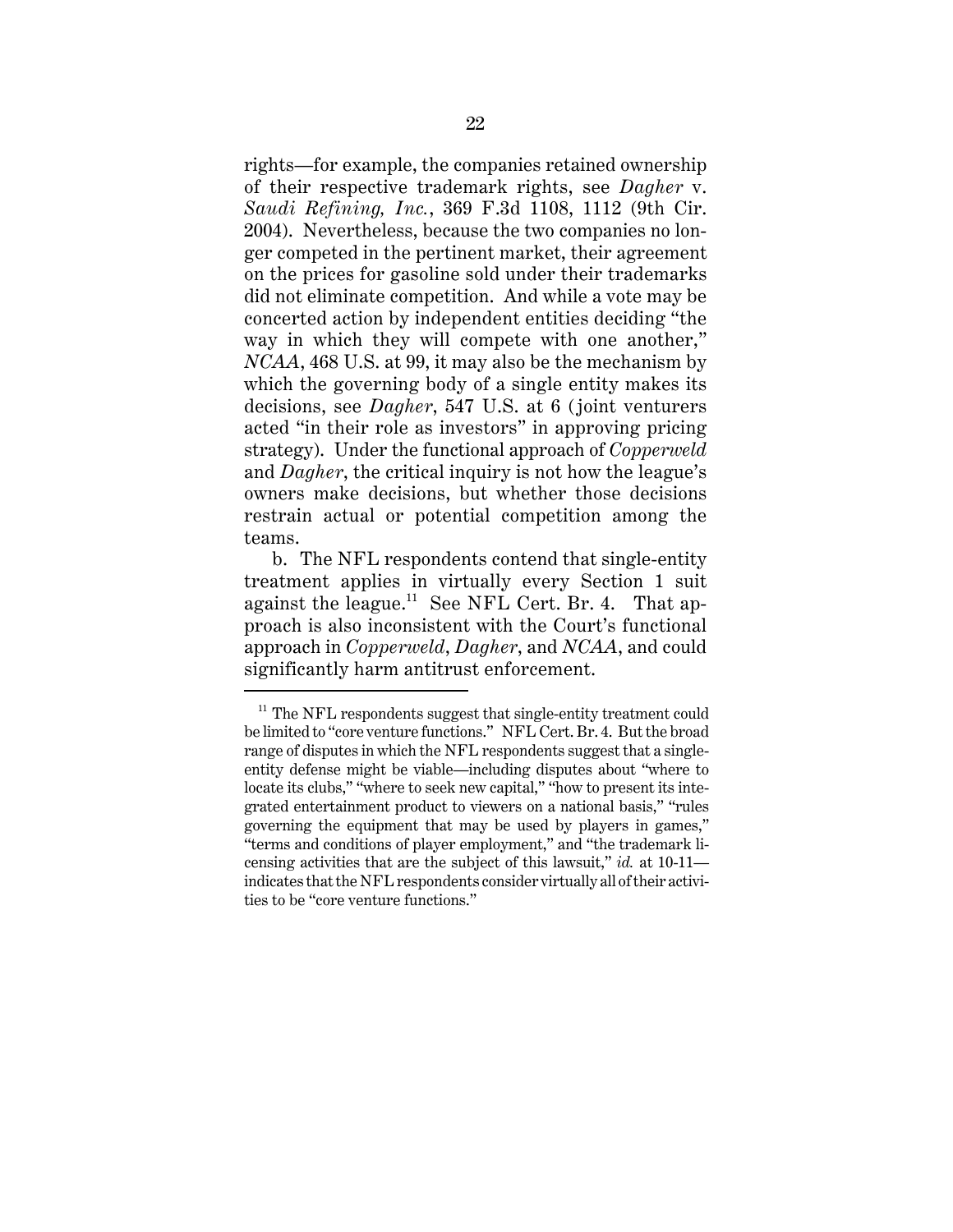The teams that formed the NFL chose a hybrid structure with separate ownership, rather than merging into a single enterprise. The difference is not just a matter of form, *Copperweld*, 467 U.S. at 774, but creates "functional differences" that are "significant for antitrust policy." *Fraser*, 284 F.3d at 57. "First, there is a diversity of entrepreneurial interests that goes well beyond the ordinary company," which "distinguishes *Copperweld*" and "makes the potential for actual competition closer to feasible realization." *Ibid.* Second, the owners of the teams "are not mere servants of [the league]; effectively, they control it," raising the prospect of horizontal agreements that eliminate whatever competition was preserved in forming the league. *Ibid.*; see also note 5, *supra.* Notably, the NFL has an extensive web of operations, ranging from the games themselves, to broadcasting, to sponsorship, to facilities, to licensing, to merchandising, to advertising—all of which may implicate the teams' various "entrepreneurial interests" in many ways. See note 11, *supra*.

Indeed, Congress and this Court have long assumed that Section 1 applied to the NFL's activities in the broadcasting and player markets. Congress granted the NFL a limited exemption from the antitrust laws as part of the Sports Broadcasting Act of 1961 (SBA), 15 U.S.C. 1291-1295, which was necessary only because Section 1 applied in the first instance. See *NCAA*, 468 U.S. at 104 n.28 ("[t]he legislative history of [the SBA] demonstrates Congress' recognition that agreements among league members to sell television rights in a cooperative fashion could run afoul of the Sherman Act"). Likewise, the Court has held that a player's complaint stated a cause of action against the NFL under Section 1. *Radovich* v. *NFL*, 352 U.S. 445, 454 (1957).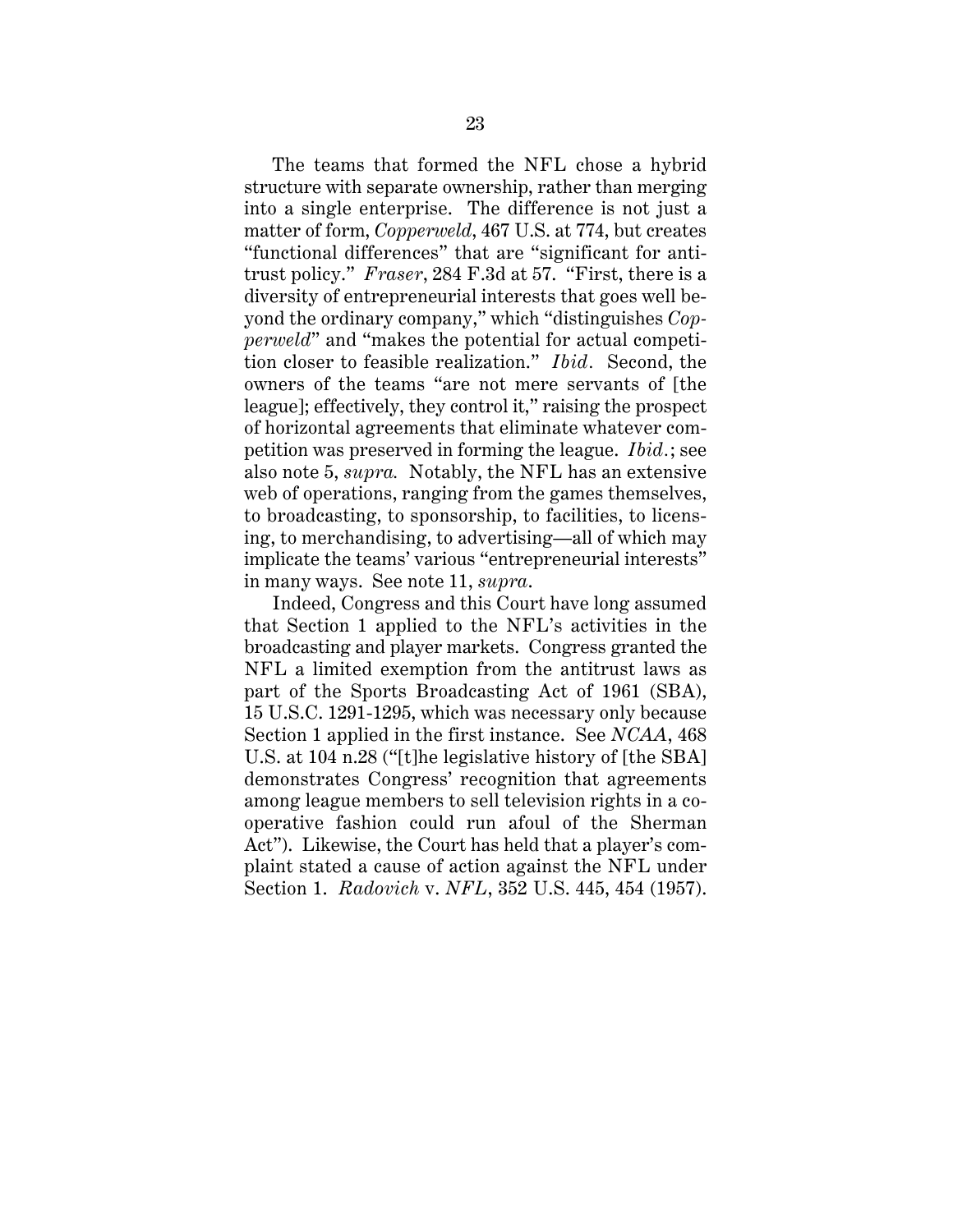Such longstanding assumptions about the reach of existing law strongly suggest that only Congress has the prerogative to grant the sweeping exemption from Section 1 the NFL respondents seek.

Even if the NFL respondents' single-entity argument were not subject to those substantial objections, this case is a particularly unsuitable vehicle for considering such a wide-ranging limitation on the application of Section 1. On the record here, there is no way to know whether the swath of conduct the NFL seeks to carve out from Section 1 "raise[s] the antitrust dangers that [Section] 1 was designed to police," *Copperweld*, 467 U.S. at 769. The lower courts limited their analyses to the conduct of the teams and league in licensing marks, Pet. App. 13a, and the district court rejected petitioner's request for discovery that the court deemed irrelevant to the legality of that conduct, *id*. at 28a. To adopt the broad rule the NFL respondents seek, this Court would have to assume numerous facts not in the record, and pass on issues never addressed below.

The NFL respondents propose that a broad-brush single-entity approach could be limited to "highly integrated joint ventures" and to their "core venture functions." NFL Cert. Br. 4. No court below has addressed that contention, and there is no obvious principle for identifying a "highly integrated joint venture" or a "core venture function," either in general or in this case. Nor is it clear what effect such an approach might have on a broad spectrum of joint ventures outside the context of sports leagues. For example, real estate brokerage firms in a metropolitan area might set up a venture controlling "where to locate [offices]," how "to seek new capital," "how to present" listings to potential clients, "terms and conditions of [realtor] employment," and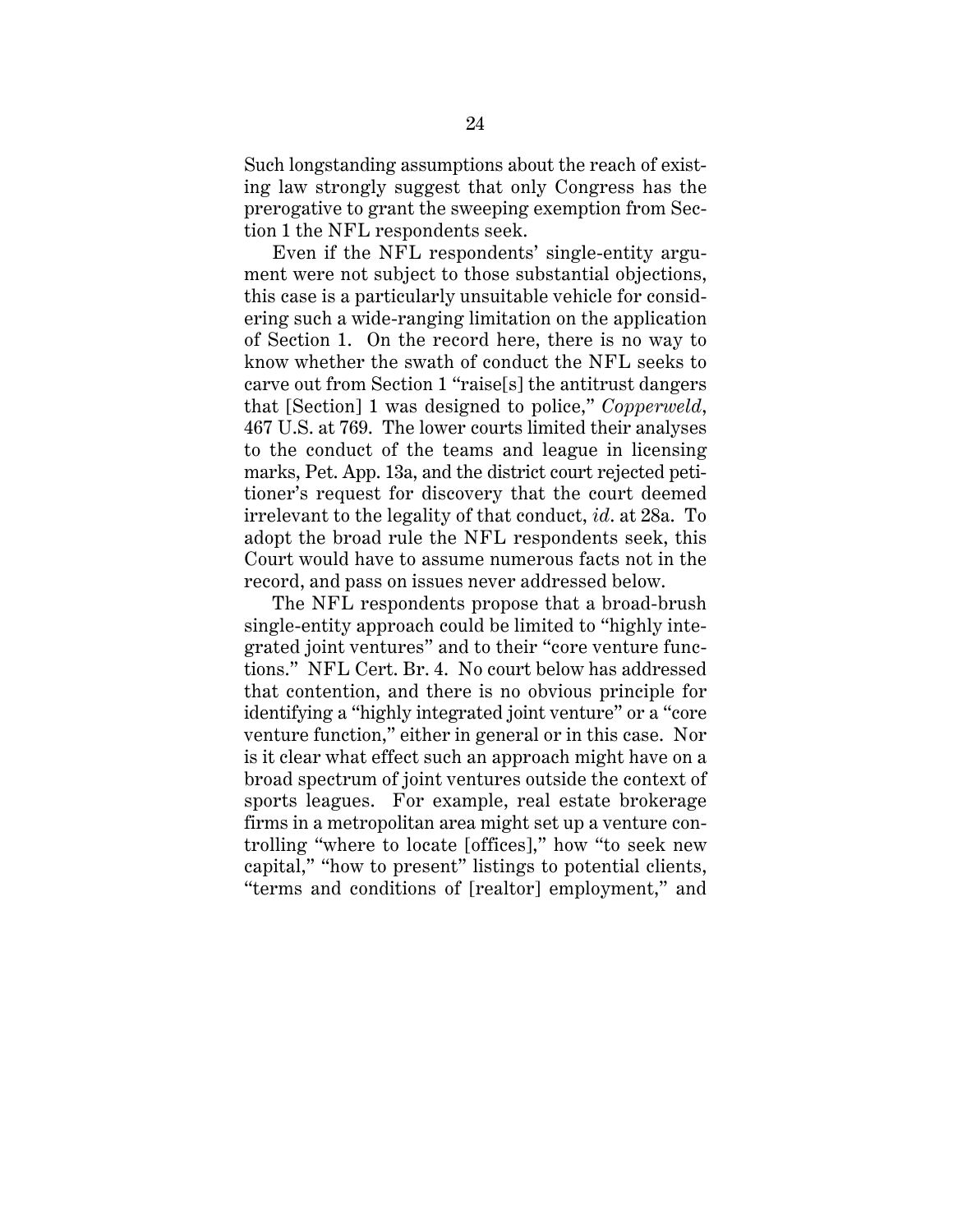"trademark licensing." Cf. *id.* at 10-11.<sup>12</sup> Or charge card companies could combine to provide a paymentcard network with restrictive membership rules for participating banks. $^{13}$  Accepting the NFL respondents' argument in this case could lead courts to conclude that Section 1 is unconcerned with such restrictions even when they affect actual or potential competition. That would unacceptably undermine Section 1's purpose.

The NFL respondents also suggest (NFL Cert. Br. 13) that expansive single-entity treatment is warranted to reduce litigation costs. But unless the NFL respondents propose an abdication of Section 1 scrutiny, such reductions are unlikely to materialize.<sup>14</sup> Indeed, deter-

<sup>&</sup>lt;sup>12</sup> The Department of Justice and Federal Trade Commission have brought several enforcement actions against realtors' adoption of anticompetitive restraints not unlike these within joint ventures offering multiple listing services. See, *e.g.*, *United States* v. *Consolidated Multiple Listing Serv., Inc.*, No. 3:08-CV-1786-SB (D.S.C. May 2, 2008); *United States* v. *National Ass'n of Realtors*, No. 05C-5140 (N.D. Ill. Oct. 4, 2005); *In re West Penn Multi-List*, No. C-4247 (F.T.C. Feb. 20, 2009); *In re MiRealSource, Inc.*, No. 9321 (F.T.C. Oct. 12, 2006).

<sup>13</sup> See U.S. Br. in Opp. at 21-22, *Visa, U.S.A., Inc.* v. *United States*, 543 U.S. 811 (2004) (No. 03-1521). In *Visa*, the Second Circuit affirmed the district court's finding of a Section 1 violation. *United States* v. *Visa, U.S.A., Inc.*, 344 F.3d 229, 234, 244 (2003), cert. denied, 543 U.S. 811 (2004).

 $14$  "[T]he inquiry into whether separate economic interests are maintained by the participants in a joint enterprise is likely to be no easier than a full Rule of Reason analysis." *Bulls II*, 95 F.3d at 605 (Cudahy, J., concurring). Conversely, applying the rule of reason need not be unduly burdensome. In analyzing the reasonableness of a restraint, courts engage in an "enquiry meet for the case." *California Dental Ass'n* v. *FTC*, 526 U.S. 756, 781 (1999). An abbreviated analysis is appropriate when "the experience of the market has been so clear, or necessarily will be, that a confident conclusion about the principal tendency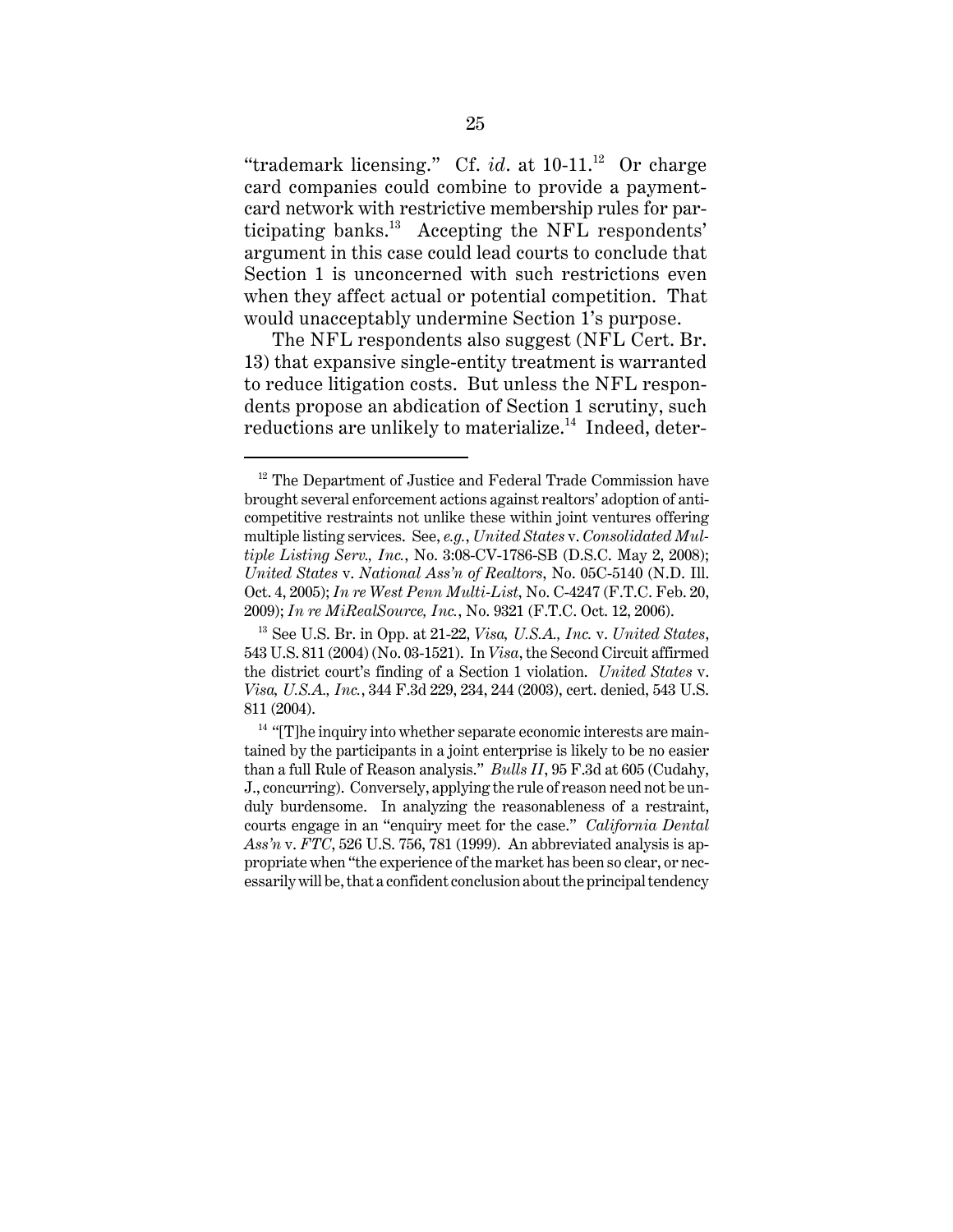mining whether a particular joint venture is "highly integrated," which presumably would require analysis of the venture as a whole, may be more difficult than determining whether the venturers have merged their operations in a particular sphere. In any event, Section 1's rule of reason necessarily entails litigation over some practices that are ultimately upheld. Conduct that has the effect of restricting competition among NFL teams may be found lawful—perhaps as an ancillary restraint—but it should not escape Section 1 scrutiny altogether. See *Salvino,* 542 F.3d at 338-340 (Sotomayor, J., concurring) (applying ancillary-restraints doctrine to trademark licensing dispute involving baseball teams).

\* \* \* \* \*

Properly restricted to situations in which a legitimate joint venture such as a sports league has effectively merged part of its operations, the single-entity concept can be a useful tool for identifying conduct that raises no Section 1 concern. Any more expansive application of the single-entity concept, however, would unjustifiably limit the scope of the Sherman Act.

# **C. The Court Of Appeals Did Not Determine Whether The Challenged Conduct Restricted Actual Or Potential Competition**

The court of appeals correctly limited its review to the actions of the NFL respondents "as they pertain to the teams' agreement to license their intellectual property collectively via NFL Properties." Pet. App. 13a. Its analysis of that conduct, however, was misconceived.

of a restriction will follow from a quick (or at least quicker) look, in place of a more sedulous one." *Ibid.*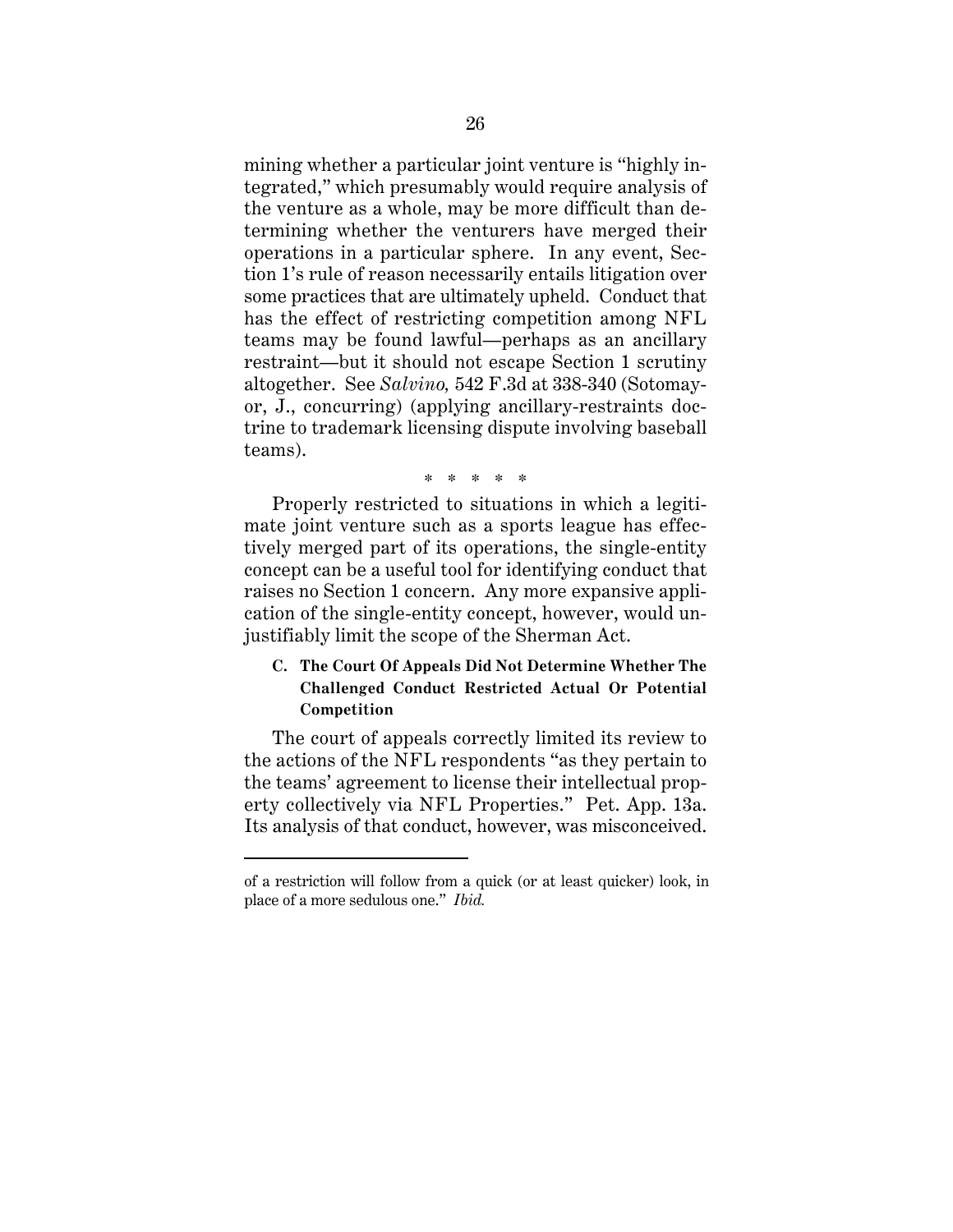The court of appeals viewed promotion of NFL football as the purpose of licensing team marks and logos. Pet. App. 16a-18a. The court then reasoned that, because individual teams cannot independently *produce* football games, the NFL respondents function as a single entity in "the *promotion* of NFL football." *Id.* at 16a-17a (emphasis added). Emphasizing that the NFL teams had collectively licensed their intellectual property for decades and that "antitrust law encourages cooperation inside a business organization" to "foster competition between that organization and its competitors," the court concluded that the NFL respondents function as a single entity "when promoting NFL football through licensing [their] intellectual property." *Id.* at 17a-18a. This reasoning is flawed in several respects.

## *1. The court of appeals did not clearly identify the challenged conduct*

As a threshold matter, the court of appeals failed to distinguish among the various decisions by the teams and league related to licensing of marks and logos. The record suggests (at least) four separate actions potentially relevant to the instant dispute:

- the teams' decision to form NFLP and begin collective licensing efforts in 1963, see Pet. App. 3a
- the teams' subsequent decision to make NFLP their exclusive licensing agent, see, *e.g.*, J.A. 320- 321 (Miami Dolphins agreed to make NFLP its exclusive licensing agent in 1970); J.A. 350, 357, 386-387 (signatories to the NFL Trust made NFLP their exclusive licensing agent in 1982)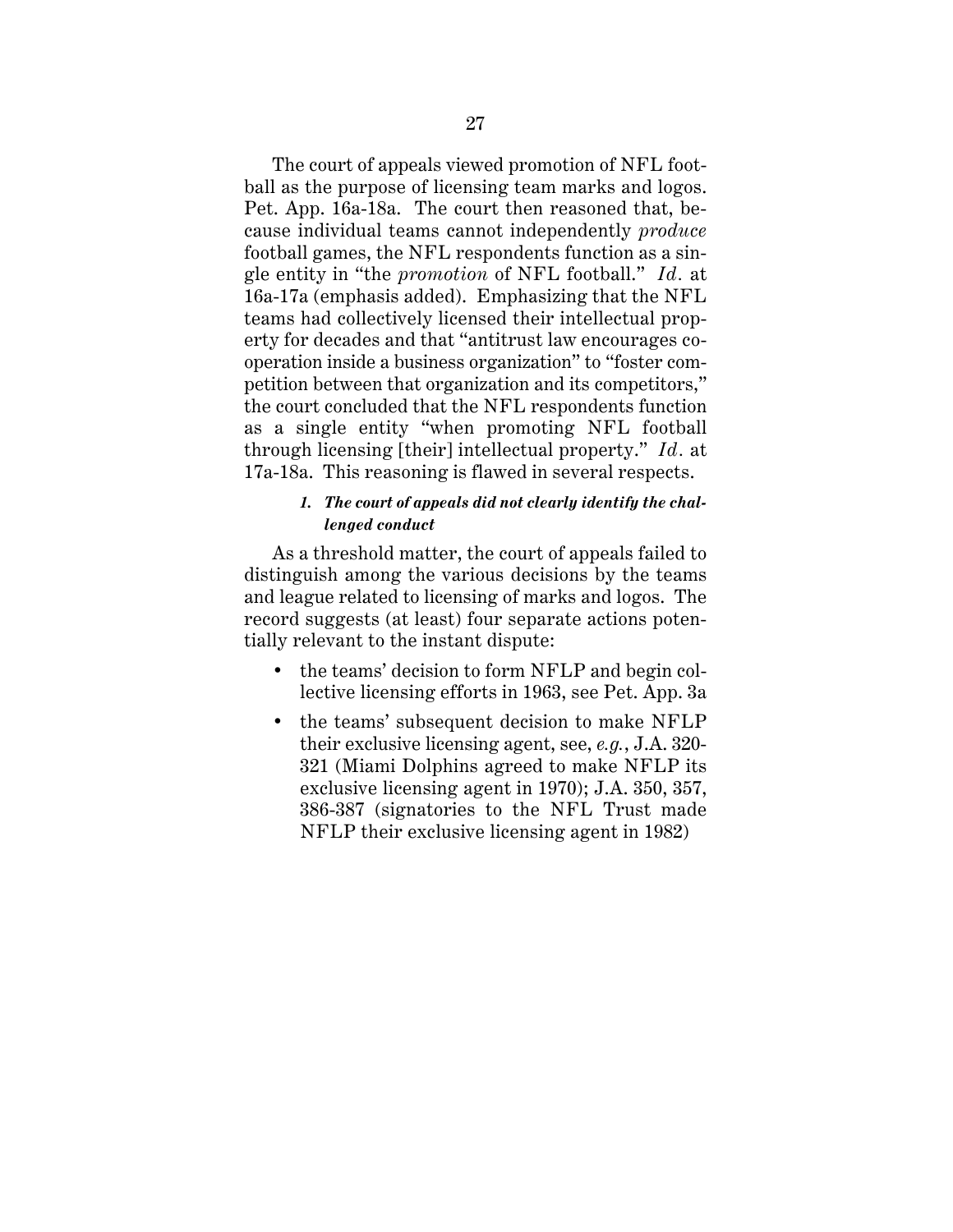- the decision to offer only a blanket license for all marks and logos rather than also offering licenses for select teams, see Gertzog Dep. 167
- the decision to have a single headwear licensee rather than multiple licensees, see Pet. App.  $3a^{15}$

Identifying which of those actions petitioner challenges is critical to determining whether this case involves concerted action subject to Section 1. The first two actions were concerted action subject to Section 1 scrutiny because they changed the way the teams competed in the marketplace, see pp. 15-16, *supra*. The court of appeals may have understood petitioner not to challenge those agreements, see p. 32 & note 17, *infra*, but its opinion appears to exempt them from Section 1 scrutiny on the ground that the licensing of team marks and logos was intended to promote NFL football. That reasoning extends single-entity treatment to agreements that are obviously concerted "in the antitrust sense." *Dagher*, 547 U.S. at 6. By contrast, the appropriate treatment of the latter two actions is unclear on this record, and would require further factual development and analysis under the test laid out above.

 $15$  The record is not entirely clear on the relationship between the NFLP/Reebok contract and the team/NFLP licensing agreements. The NFLP/Reebok contract lasts for ten years—beyond the original term of the team/NFLP licensing agreements, which were scheduled to expire in 2004. J.A. 209; Pet. App. 3a. The team/NFLP licensing agreements were extended in 2004, see Gertzog Dep. 83-87, 108-113, but it is unclear what effect the existence of the Reebok contract had on that extension.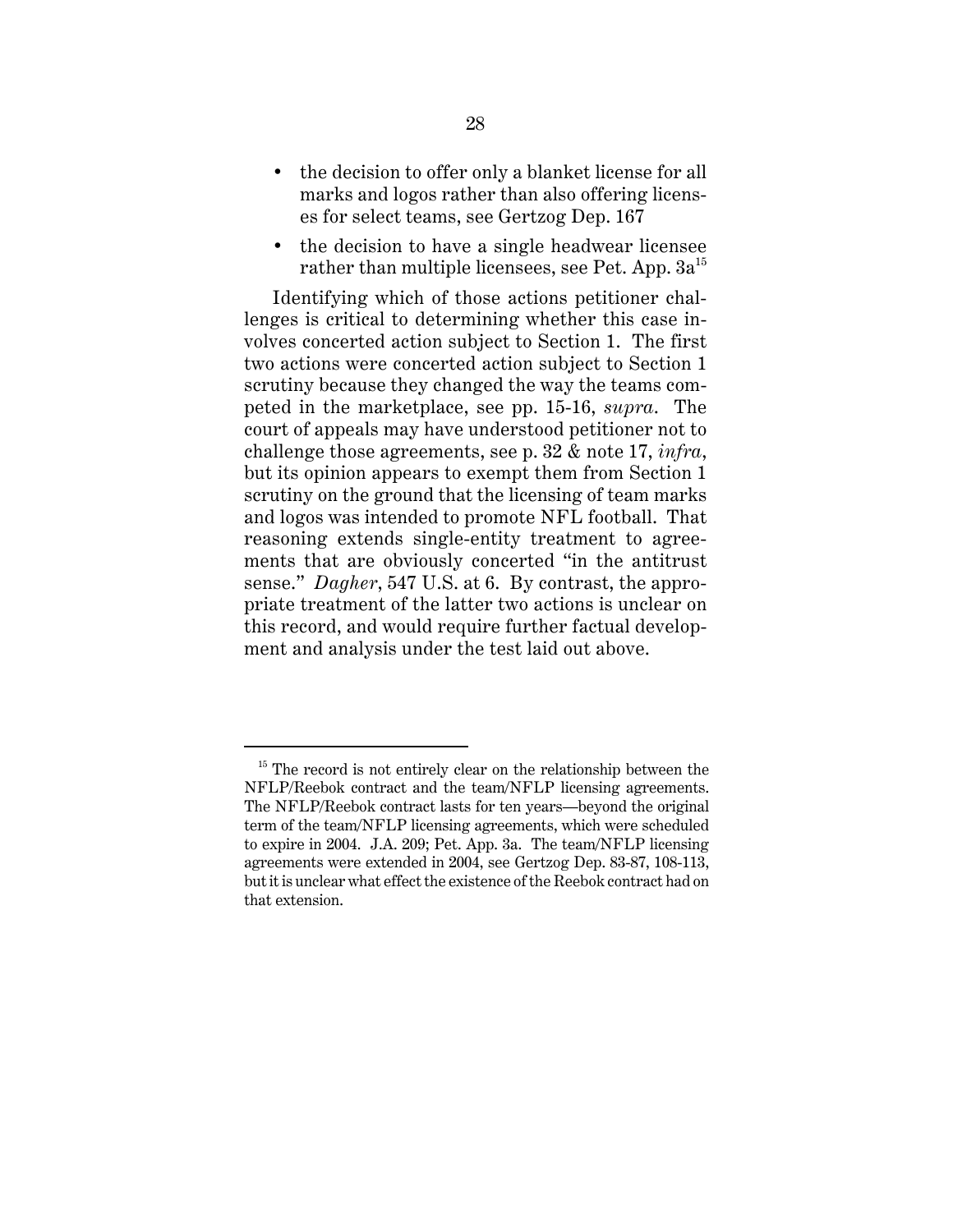## *2. The court of appeals' analysis of the purpose of the licensing activities was deficient*

In discussing the purposes served by licensing team marks and logos, the court of appeals referred solely to the promotion of NFL football. See Pet. App. 16a-18a. If the court viewed the promotion of NFL football as the *sole* purpose of the relevant licensing activities, its assessment was surely wrong. The sale of merchandise bearing team marks and logos is a source of revenue, and the merchandise serves to promote the individual teams as well as the NFL. See Pet. Br. 3-4.

The court of appeals may have meant only that the promotion of NFL football is *a* purpose of the licensing activities. But even assuming that sales of team apparel serve in part to increase public awareness of, and interest in, the league as a whole, that fact would not itself justify treating the teams and league as a single entity with respect to the conduct challenged here. Nor, for that matter, would that fact alone support a finding that the challenged licensing arrangements are lawful concerted action under Section 1 rule of reason analysis. The restraints here might be upheld as permissible ancillary restraints if they were reasonably necessary to realizing the efficiencies of the league. See, *e.g.*, *Rothery Storage*, 792 F.2d at 224; *Salvino*, 542 F.3d at 338- 339 (Sotomayor, J., concurring). But the court of appeals was not called upon to apply that standard to the record in this case because the NFL respondents sought summary judgment only on the single-entity issue.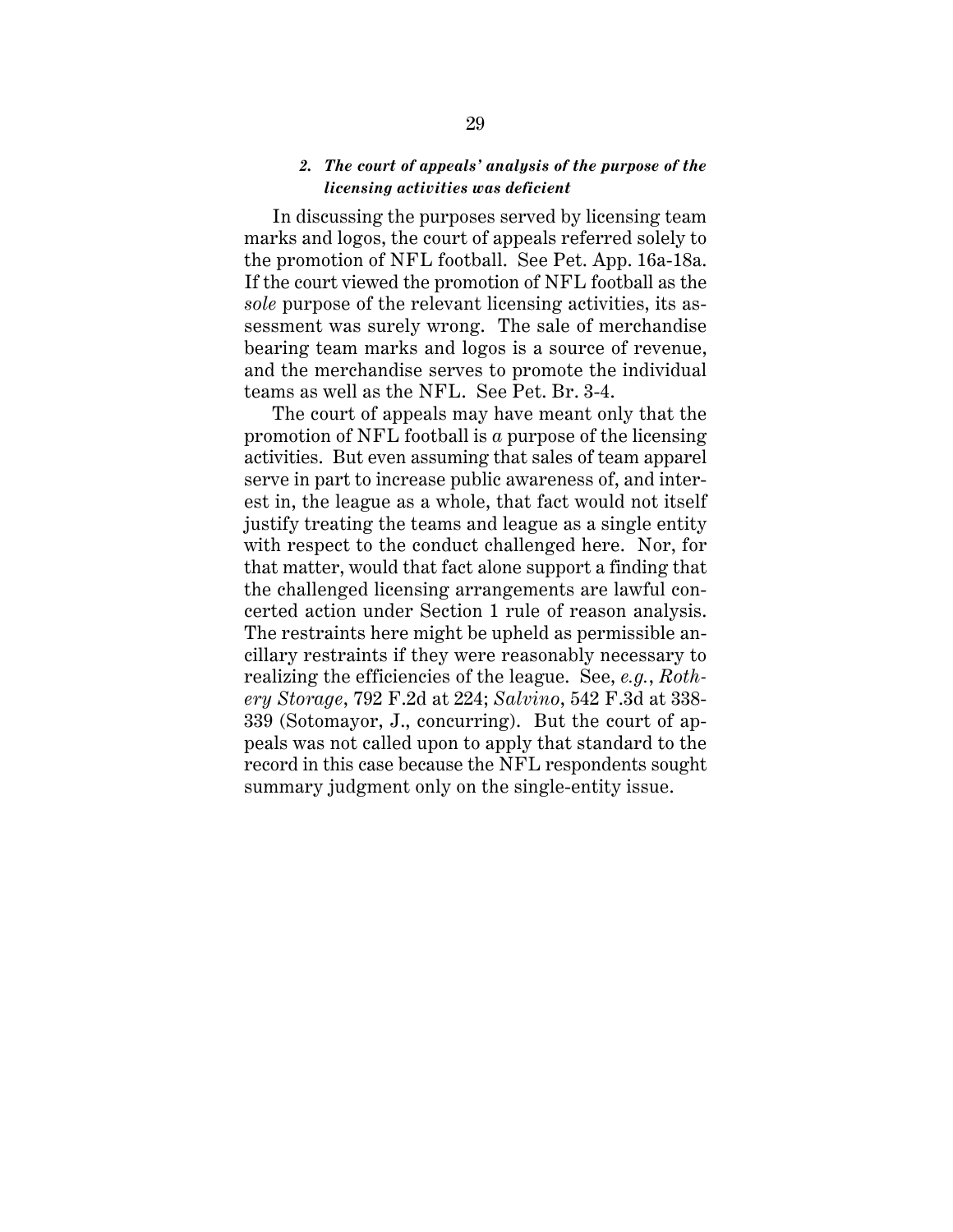# *3. The teams' need to cooperate to produce games does not imply that the teams must license intellectual property collectively*

Contrary to the court of appeals' understanding, the teams could continue to function as "independent centers of decisionmaking," *Copperweld*, 467 U.S. at 769, with respect to the licensing of their individually owned intellectual property, even if they must cooperate to produce games. The teams are separately owned, Pet. App. 2a, and could individually pursue licensing strategies that diverge from those of the group and that are independent of promoting NFL football as a whole.<sup>16</sup> But the court of appeals expressly refused to consider "whether the NFL teams could compete against one another when licensing and marketing their intellectual property." *Id*. at 16a. Nor did the court consider whether some potential licensees might prefer to contract with select teams, rather than with the entire league.

The court of appeals appears to have assumed that collective licensing of intellectual property would qualify as single-entity conduct if it enabled the teams to compete more effectively against other forms of entertainment. Pet. App. 18a. But collective conduct does not cease to be concerted action simply because it has pro-

<sup>16</sup> For example, in *Dallas Cowboys Football Club, Ltd.* v. *NFL Trust*, No. 95-civ-9426 (S.D.N.Y. Jan. 11, 1996), the Dallas Cowboys challenged the teams' agreement allowing NFLP control over their marks. J.A. 407-408, 437-438. That suit alleged that "[t]he marks of the member clubs are not of equal, or even comparable, value," J.A. 419; that "[t]he marks of a relative handful of clubs generally account for the bulk of the revenues in any given year," *ibid.*; and that "[m]any licensees would prefer to buy the right to use the marks of only a few member clubs," J.A. 422. The case was settled before the district court rendered a decision on any antitrust issues.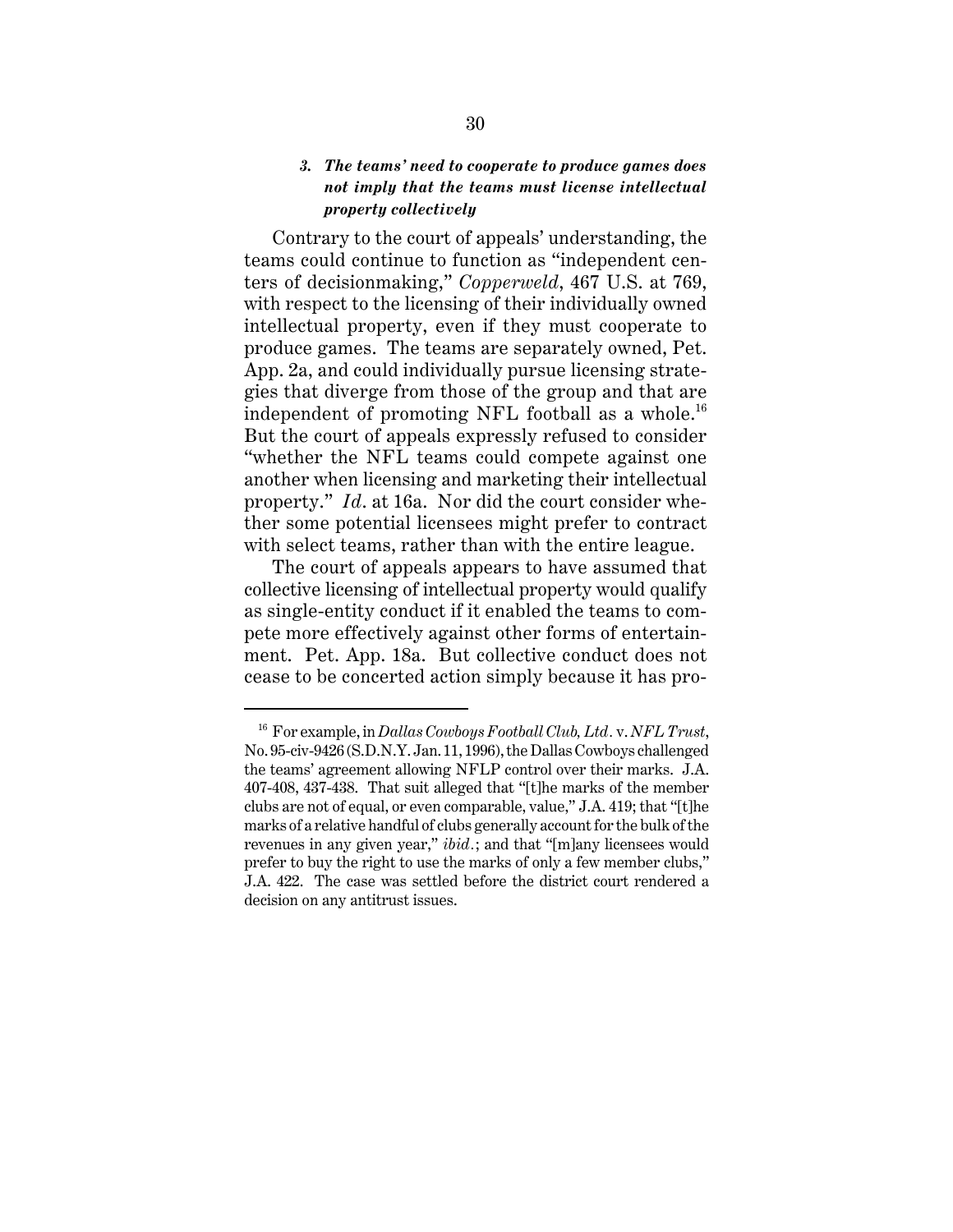competitive effects. In *BMI*, for instance, this Court noted that the availability of a blanket license for copyrighted music may enhance competition. 441 U.S. at 20. The Court nevertheless observed that the creation and issuance of the blanket license "involve[d] concerted action," *id.* at 10, and stated that the efficiencies of a blanket license could be considered under the rule of reason, *id.* at 24.

## *4. The absence of competition could be the result of an agreement not to compete*

The court of appeals emphasized that the NFL teams have collectively licensed their intellectual property for decades. Pet. App. 17a. But Section 1 is concerned with both actual and potential competition, and the mere absence of competition does not demonstrate its infeasibility. Rather, the lack of competition could be the result of an agreement not to compete. See, *e.g.*, *Freeman* v. *San Diego Ass'n of Realtors*, 322 F.3d 1133, 1149 (9th Cir.) (Kozinski, J.) ("Absence of actual competition may simply be a manifestation of the anticompetitive agreement itself, as where firms conspire to divide the market."), cert. denied, 540 U.S. 940 (2003). Such an agreement is concerted activity within the meaning of the antitrust laws, rather than the action of a single entity.

# **D. The Case Should Be Remanded For Further Proceedings**

The court of appeals' reasoning in this case is problematic, but its judgment may be correct. The case should be remanded for the lower courts to clarify the scope of petitioner's Section 1 claim, perhaps allow appropriate additional discovery, and then apply the principles from this Court's decision.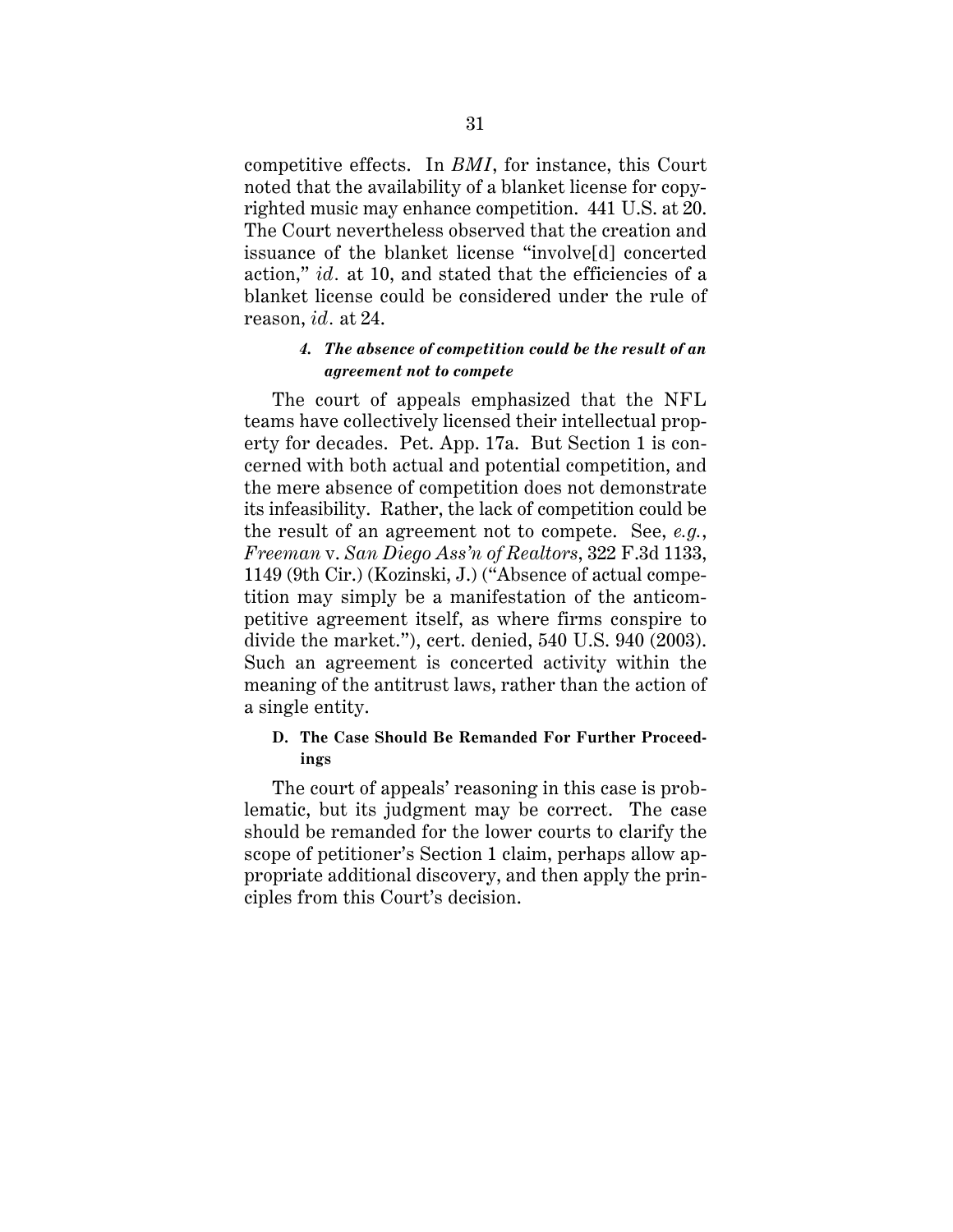In the lower courts, petitioner repeatedly stated that it was challenging only the "agreement to grant an exclusive license to Reebok." J.A. 64-66 (Compl. paras. 21, 23, 25, 27, 31); see Pet. S.J. Resp. 25 ("the creation of [the] exclusive license \* \* \* is the only conduct alleged to have been unlawful"). Petitioner appears not to have challenged the teams' decades-old agreement to license their marks and logos collectively, or NFLP's decision to offer only blanket licenses containing the marks and logos of the NFL and all the teams.<sup>17</sup> Petitioner has since objected to this characterization of its claim. See Pet. Supp. Br. 10-12; cf. Pet. Br. 1, 8, 14, 56-57. This is a pivotal threshold issue that was not clearly addressed by the courts below. See pp. 27-28, *supra*.

A remand would allow the lower courts to clarify the scope of petitioner's challenge and to apply the correct single-entity analysis in the first instance. If petitioner is challenging the teams' decisions to form NFLP or to make NFLP their exclusive licensing agent, then those actions should be held to be concerted action. If petitioner challenges the choice to offer only a blanket license, or the choice to have only a single headwear licensee, the lower courts should consider whether the teams had already effectively merged their licensing activities and whether those choices affected actual or potential competition in other, non-merged activities.

<sup>&</sup>lt;sup>17</sup> See, *e.g.*, Pet. App. 23a ("[Petitioner] does not claim that the NFL and its 32 teams previously acted improperly by delegating to [NFLP] the authority to grant licenses."); Pet. C.A. Br. 39 ("[Petitioner's] complaint does not challenge the Teams' historic use of NFLP as a common licensing agent."); Pet. S.J. Resp. 25 ("As we have previously advised the court, [petitioner] has not challenged the use of NFLP as a common licensing agent. Neither has [it] challenged NFLP's use of group (blanket) licenses *per se*.").